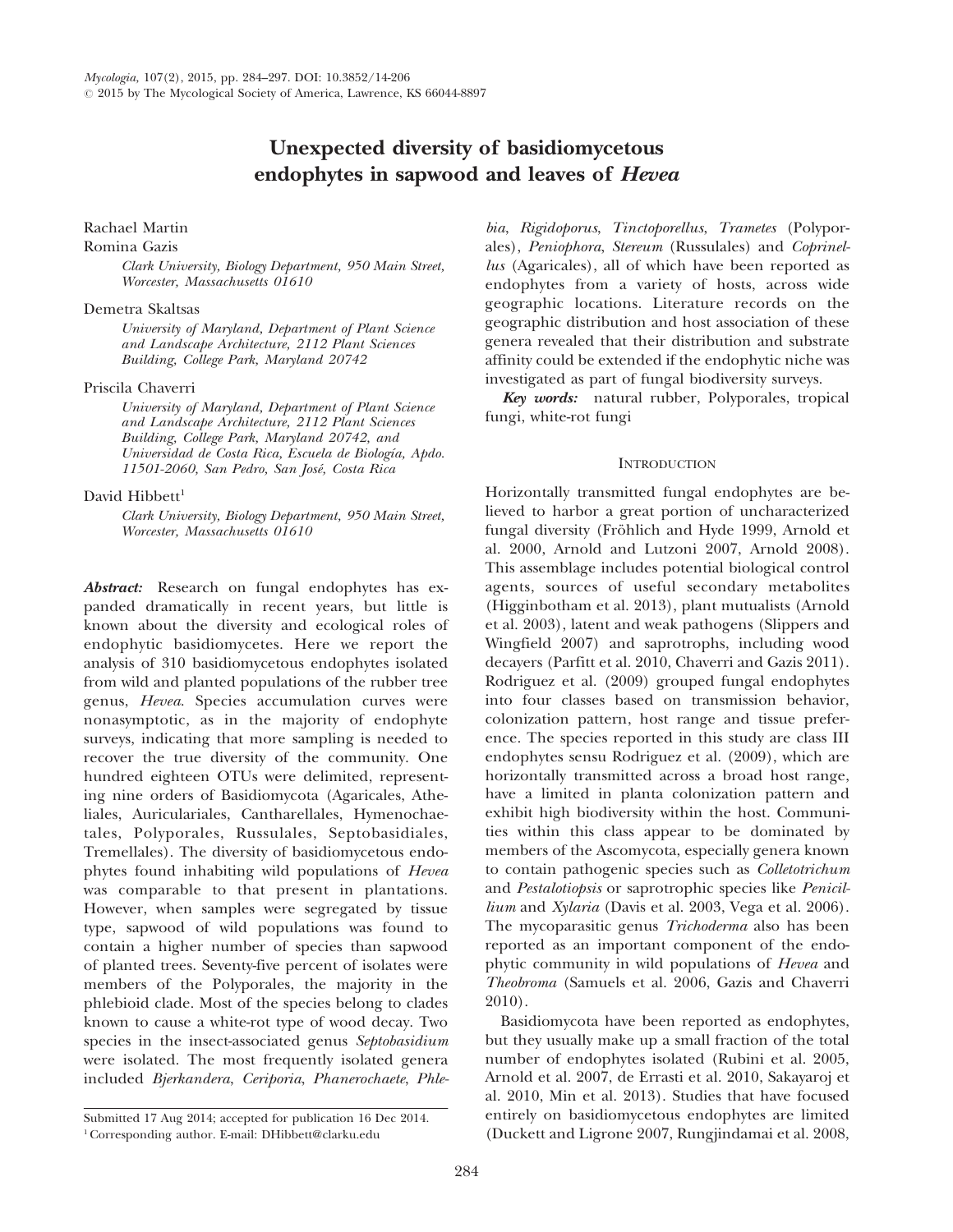Pinruan et al. 2010, Tello et al. 2013). It is likely that much of the basidiomycetous endophyte diversity remains undetected due to sampling biases (Arnold et al. 2007, Hyde and Soytong 2008). There are multiple challenges that limit the detection of basidiomycetous endophytes with traditional culturebased methods, such as their slow growth in comparison to most ascomycetes (Crozier et al. 2006, Arnold et al. 2007) and their lack of informative morphological characters (Evans et al. 2003, Wang et al. 2005), which may explain why culture-based studies have reported a low number of basidiomycetous endophytes or grouped them under unidentified or sterile mycelia.

The majority of endophyte research has focused on species living within leaf tissue (Arnold and Lutzoni 2007, Unterseher et al. 2013). Fewer studies have examined endophytes inhabiting stem or trunk tissues of plants (Evans et al. 2003, Rubini et al. 2005, Oses et al. 2006, Gazis and Chaverri 2010, Parfitt et al. 2010, Gazis et al. 2012, Jin et al. 2013). Even though the number of studies focusing on sapwood endophytes has been lower than those targeting leaf endophytes, the diversity found in this habitat may be of comparable magnitude (Gazis 2012). Fungal endophytes may colonize leaves in the same way as pathogens, entering through direct penetration or through stomata or wounds (Bayman et al. 1998, Arnold and Herre 2003, Santamaría and Bayman 2005, Saunders et al. 2010). Less is known about the mode of entry of sapwood endophytes, which are thought to colonize the stem of plants mainly through the root system or by migrating from the crown through the vascular system (Boddy 1994, Oses et al. 2006, De Errasti et al. 2010).

Most studies of sapwood endophytes have been conducted in temperate regions (Petrini and Fisher 1988, 1990; Fisher and Petrini 1990; Oses et al. 2006; Giordano et al. 2009). Tropical hosts that have been sampled for sapwood endophytes are limited to Hevea (Gazis and Chaverri 2010, Gazis 2012), Theobroma (Evans et al. 2003, Rubini et al. 2005, Crozier et al. 2006, Thomas et al. 2008), Coffea (Vega et al. 2008) and Garcinia (Sim et al. 2010). Many of the basidiomycetous endophytes detected in sapwood belong to taxonomic groups that are considered to be wood decayers (Oses et al. 2006, Parfitt et al. 2010). Nevertheless these taxonomic groups also have been isolated from leaves, including members of the Xylariales, such as Daldinia, Hypoxylon, and Xylaria (Rubini et al. 2005, Gazis and Chaverri 2010, Persoh 2013), as well as Agaricomycetes, such as Bjerkandera, Fomitopsis, Pleurotus, Schizophyllum and Trametes (Rubini et al. 2005, Oses et al. 2006, Parfitt et al. 2010, Pinruan et al. 2010).

Endophytes may switch to a pathogenic feeding strategy when suitable conditions occur, such as decreased water content or increased nutrient or oxygen availability or when host defenses are low (Hendry et al. 2002, Sieber 2007, Alvarez-Loayza et al. 2011). Endophytes also may have the potential to become saprotrophic upon host senescence or abscission of leaves or branch fall (Parfitt et al. 2010). Some species isolated as endophytes have been shown to produce wood decay enzymes, including xylanases, b-mannanases, cellulases, polygalacturonases and laccases (Urairuj et al. 2003, Oses et al. 2006, Promputtha et al. 2010). Such observations lend support to the ''latent pathogen or saprotroph hypothesis'', which suggests that many endophytic species may invade living trees as a strategy for early substrate colonization (Promputtha et al. 2007, Parfitt et al. 2010, Porras-Alfaro and Bayman 2011). Many genera have been isolated from both living and dead substrates (Unterseher et al. 2013), but only in a few cases has the connection at the species level been confirmed through molecular data. Examples include Guignardia mangiferae (Promputtha et al. 2007) and Perisporiopsis lateritia (Chaverri and Gazis 2011).

The aims of this study were to identify 310 endophytic basidiomycetous strains isolated from leaves and sapwood of Hevea spp. populations distributed in wild and managed habitats, compare the diversity and composition of these communities and explore other endophytic basidiomycetous communities inhabiting a diverse array of hosts and habitats. We generated sequences of the internal transcribed spacer (ITS) region of nuclear ribosomal RNA (rRNA) genes from Hevea endophytes and constructed phylogenies that included (i) reference sequences from published multigene phylogenies, (ii) well identified sequences of taxa that are closely related to Hevea endophytes and (iii) sequences of diverse basidiomycete endophytes, most of which were identified only partially. We segregated Hevea endophyte samples according to management regime (wild vs. managed) and tissue of origin (leaf vs. sapwood), and performed comparisons of community diversity and composition. Finally we assessed the host and geographic ranges of *Hevea* endophytes with reference to basidiomycete endophytes sampled in other studies by mining public sequence repositories and their associated metadata.

#### MATERIALS AND METHODS

Sample collection.—The cultures and sequences used in this study were obtained as part of a study that described the ascomycete portion of the endophyte community associated with Hevea (Gazis 2012), during which 2500 isolates were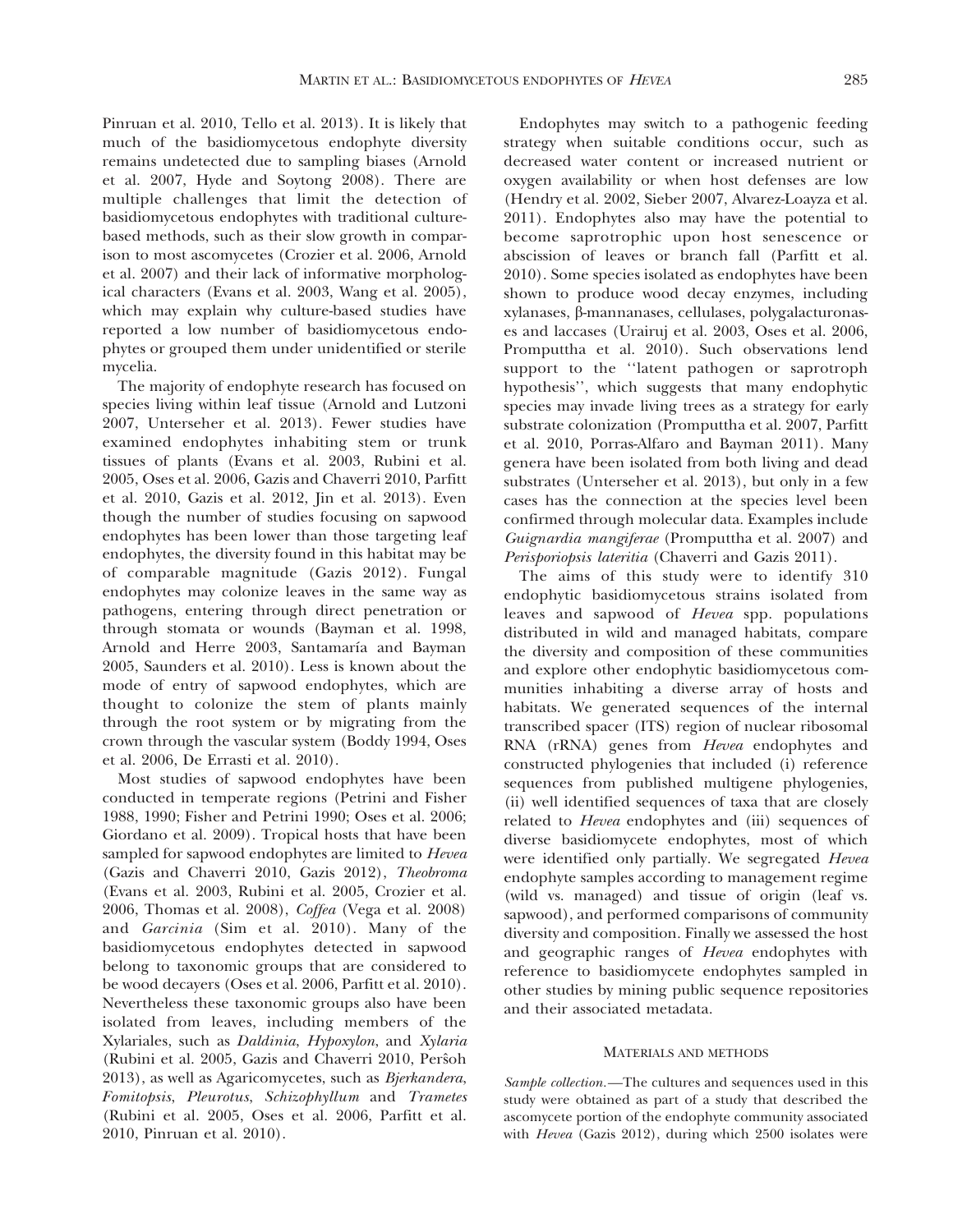collected from 192 Hevea trees in Peru, Cameroon and Mexico. Additional cultures and sequences included in this study were collected from 48 trees in Peru and Brazil (Skaltsas unpubl). Isolates were collected from leaves and sapwood of apparently healthy trees distributed within the native range of Hevea (five sites in Peru, three sites in Brazil) and trees grown on plantations (two sites in Peru, one site in Mexico, one in Cameroon). Nine isolates were collected from H. guianensis at the locality ''Los Amigos'' and the rest were isolated from the closely related species, H. brasiliensis. GPS coordinates for each of the 12 sites and the number of individual trees sampled per site are provided (TABLE I). Sites classified as ''wild'' represent populations of Hevea trees growing under undisturbed primary forest conditions (Peru, Brazil). Sites classified as ''managed'' represent planted H. brasiliensis populations located within the natural distribution of the species (Peru) or in extralimital locales (Mexico, Cameroon).

Sampling design and isolation techniques were described by Gazis and Chaverri (2010). To isolate endophytes from sapwood, three pieces of bark were cut from each tree at shoulder height (ca. 1.50 m) at various points along the circumference of the tree. A ca. 5 mm piece of sapwood was removed from under the bark with a sterilized knife and placed on a Petri dish containing cornmeal dextrose agar (CMD, BBL<sup>TM</sup> cornmeal-agar + 2% dextrose) and 2 mL 1% neomycin-penicillin-streptomycin solution (Sigma-Aldrich, St Louis, Missouri). Three leaflets per tree were collected from the crown, and from each leaflet three fragments were surface sterilized through sequential immersion in  $2\%$  (v/v, 30 s) sodium hypochlorite (bleach) solution, 70% (v/v, 30 s) ethanol and sterile water. Leaf fragments were placed on Petri dishes in the same manner as sapwood pieces.

Molecular techniques.—Isolates were grown in PDB ( $Difco^{TM}$ potato dextrose broth) at 25 C 4 d–2 wk. Genomic DNA was extracted from the mycelial mat with a Power Plant<sup>TM</sup> DNA isolation kit (MO-BIO Laboratories Inc., Solana Beach, California), according to the manufacturer's instructions, with these modifications: mycelial tissue was stored at  $-80$  C before extraction and a high speed homogenizer (Fast-Prep® 24, MP Biomedicals, Solon, Ohio) was used for increased cell lysis (total time  $= 2$  min). The complete ITS and a portion of the LSU were amplified in one reaction with the ITS5 and LR5 primers (White et al. 1990). All PCR reactions used these reagents for each 25  $\mu$ L reaction: 12.5 µL GoTaq® Green Master Mix (Promega Corp., Wisconsin),  $1.25 \mu L$  10  $\mu$ M reverse primer,  $1.25 \mu L$  10  $\mu$ M of forward primer, 1 µL dimethyl sulfoxide (DMSO, Sigma-Aldrich St. Louis, Missouri), 1-2 µL genomic DNA (ca.  $25 \text{ ng/µL}$ ) and double-distilled water to complete the total volume. PCR reaction protocols for the ITS+LSU amplification were: 94 C for 2 min followed by 15 cycles of denaturation at 94 C for 30 s, annealing at 65 C for 30 s and primer extension at 74 C for 1 min; followed by 30 cycles of denaturation at 94 C for 30 s, annealing at 48 C for 30 s and primer extension at 72 C for 1 min; followed by a final extension at 72 C for 10 min. PCR products were purified with  $ExoSAP-IT^@$  (USB Corp., Cleveland, Ohio) and (SMI)s user (which is total to the set in Pertic site in the se- Table in the se-<br>nature range of *Hero* (fire site in Peru, three sites in the control of Hero (we site so-<br>none site in the harmono, Number baot (we site s

|                                       |          | Management |                                                    |         | No. of samples Total No. of subsamples No. of Basidiomycetes |                  |
|---------------------------------------|----------|------------|----------------------------------------------------|---------|--------------------------------------------------------------|------------------|
| Locality (codes)                      | Country  | regime     | Coordinates                                        | (trees) | (sapwood/leaves)                                             | (sapwood/leaves) |
| Tambopata (PP)                        | Peru     | wild       | 14°13'26.69"S, 69°10'21.85"W                       |         | 270(135/135)                                                 | 2(2/0)           |
| Los Amigos (LA)                       | Peru     | wild       | 12°30'44.51"S, 70°0 3'33.31"W                      |         | 270(135/135)                                                 | 9(2/7)           |
| Iquitos, ACTS (IQ)                    | Peru     | wild       | 3°14'56.78"S, 72°54'32.84"W                        |         | 270(135/135)                                                 | 24(9/15)         |
| Iquitos, Madre Selva (MS)             | Peru     | wild       | 3°37'15.74"S, 72°15'0.79"W                         |         | 585 (135/450)                                                | 93(55/38)        |
| Iquitos, ACTS (PNB)                   | Peru     | wild       | 3°14'56.78"S, 72°54'32.84"W                        |         | 576 (288/288)                                                | 11(11/0)         |
| Iberia (IB)                           | Peru     | plantation | $11^{\circ}24'18.95''S$ , 69 $^{\circ}29'36.08''W$ |         | 270(135/135)                                                 | 18 (9/9)         |
| Tocache (TC)                          | Peru     | plantation | $8^{\circ}11'33.69''S$ , 76°32'35.86"W             |         | 270(135/135)                                                 | 37 (16/21)       |
| Ekonna (CM)                           | Cameroon | plantation | $4^{\circ}$ 9'18.61"N, 9°13'53.00"E                |         | 270(135/135)                                                 | 24 (5/19)        |
| [abasco (MX)                          | Mexico   | plantation | $17°58'32.53"$ N, $93°23'13.65"$ W                 |         | 585 (135/450)                                                | 72(60/12)        |
| Novo Horizonte, Gleba (NHB)           | Brazil   | wild       | 4°06'49.7"S, 55°00'24.9"W                          |         | 58 (58/0)                                                    | (0/1) 2          |
| Belterra, Para (FTB)                  | Brazil   | wild       | $02^{\circ}$ 46'59.6"S, 055° 01'38.9"W             |         | 27(27/0)                                                     | 2(2/0)           |
| Para, Vicinal Das Paranarense,        |          |            |                                                    |         |                                                              |                  |
| Municipio de Aveiro (VPB, VPL) Brazil |          | wild       | 04°02'55.4"S, 055° 21'11.7"W                       |         | 144 (72/72)                                                  | 11(8/3)          |
|                                       |          |            |                                                    |         |                                                              |                  |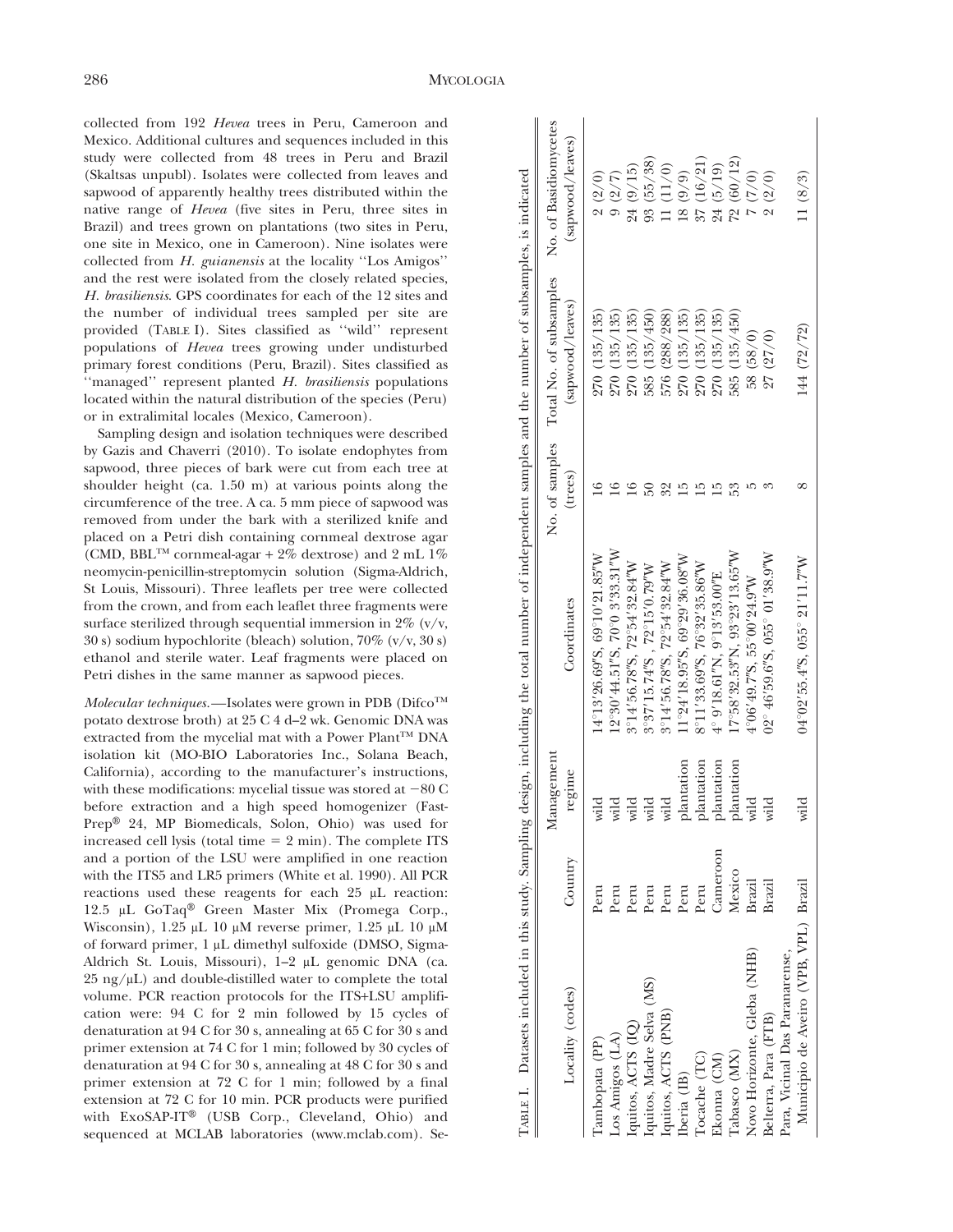quencher<sup>™</sup> 4.9 (Gene Codes Corp., Ann Arbor, Michigan) was used for sequence editing. Sequences were identified to phylum with BLAST; hereafter only the basidiomycetous sequences are discussed.

OTU delimitation and sequence identification.—Three approaches were used to delimit and identify operational taxonomic units (OTUs) and identify isolates: (i) MOTHUR analysis (which used only the *Hevea* endophyte sequences), (ii) ordinal placement based on BLAST analysis with a coarse phylogenetic analysis and (iii) species-level identification using ITS phylogenies constructed under maximum likelihood with reference datasets and additional sequences obtained from GenBank and UNITE searches.

MOTHUR analysis.—To estimate species diversity, we delimited OTUs using the furthest neighbor algorithm as implemented in MOTHUR GUI 1.31.2 (Schloss et al. 2009). Due to the large number of sequences in the dataset and a high level of divergence, we used SATé, which simultaneously estimates trees and alignments, using a divide-andconquer strategy (Liu et al. 2012). Within SATé, MAFFT (Katoh et al. 2002) was used as the aligner and MUSCLE (Edgar 2004) as the merger; trees in each iteration were produced with FASTREE (Price et al. 2010) and the final tree was inferred with RAxML under the GTR+GAMMA model (default settings). The maximum subproblem was set at 20% with centroid decomposition, and the program was set to stop after the last improvement, with no iteration limit and a 24 h time limit. The flanking regions of the alignment were trimmed to a uniform length, resulting in sequences of 600–800 base pairs, with an average length of 700 bp. OTUs used in downstream analyses were assigned with a 98% sequence similarity threshold, which has been recommended as a standard for basidiomycetes (Nilsson et al. 2008); however, the number of OTUs also was calculated at different similarity thresholds (95–100%). While the selection of a different clustering algorithm and a less stringent similarity threshold would produce different results, we adopted the standard parameters used by the community working with endophytic and basidiomycete communities, including the defaults settings in MOTHUR.

Ordinal placement of OTUs and assembly of ordinal-level datasets.—Endophyte sequences were assigned to orders based on the results of BLAST queries of the GenBank database (www.ncbi.nlm.nih.gov/BLAST) and a preliminary phylogenetic analysis (results not shown). We subsequently assembled a set of ordinal-level datasets for use in phylogenetic analyses and species-level identification (described below). We used published multigene phylogenies (SUPPLEMENTARY TABLE I) to guide the selection of identified reference sequences that span the diversity of each order. In addition, we included sequences of taxa that were recovered as close matches to BLAST queries but that were not represented in the published multigene reference studies. We also included three unpublished sequences (representing taxa within the Polyporales in the ''phlebioid clade'') that were kindly provided by D. Floudas and O. Miettinen. Finally we obtained ITS sequences from basidiomycetous endophytes produced in other studies (including

16 sequences from unpublished work of D. Skaltsas and E. Arnold) by reviewing literature sources and by searching the GenBank nucleotide database with the key terms ''fungal endophytes Basidiomycota internal'' and ''Basidiomycota endophyte internal''. The metadata associated with host and geographic information were retrieved when available. Sequences were classified into orders based on UNITE BLAST queries and added to their corresponding ordinal-level datasets for phylogenetic reconstruction. We thus assembled nine separate ordinal-level datasets: Agaricales (with 179 reference taxa), Atheliales (with 14 reference taxa), Auriculariales (with 26 reference taxa), Cantharellales (with 20 reference taxa), Hymenochaetales (with 56 reference taxa), Polyporales (with 157 reference taxa), Russulales (with 31 reference taxa), Septobasidiales (with 37 reference taxa) and Tremellales (with 88 reference taxa). Information on each dataset is provided (SUPPLEMENTARY TABLE I).

The sequences in each dataset were aligned with MAFFT 7 online (http://mafft.cbrc.jp/alignment/server/, Katoh and Standley 2013) using the E-INS-I strategy (Katoh and Toh 2008). The flanking regions were trimmed in Mesquite 2.75 (Maddison and Maddison 2011). For the Polyporales and Agaricales datasets the trimmed alignments were realigned with SATé, with the same parameters used in MOTHUR analyses. Phylogenies were estimated under maximum likelihood with raxmlGUI 1.3 (Silvestro and Michalak 2012) with 1000 bootstrap replicates and the GTR+GAMMA model. The analyses for the Polyporales and Agaricales datasets were run with backbone constraint trees based on topologies from Binder et al. (2013) and Matheny et al. (2006), respectively. Constraint trees were manually constructed with Mesquite based on the reference sequences included in the ITS alignments.

Species-level identification of OTUs.—OTUs were identified based on results from the phylogenetic analyses using the ordinal-level datasets. OTUs were considered conspecific with reference sequences if they grouped with  $\geq 99\%$  BS support in terminal clades (i.e. without explicit cut-off values for branch lengths or sequence similarity); some OTUs were tentatively assigned to genera if they nested with reference sequences representing multiple species of the same genus, with  $\geq 99\%$  BS support. In addition, BLAST queries were conducted within the PlutoF platform, implemented in UNITE (Abarenkov et al. 2010), using at least one randomly selected sequence from each OTU. OTUs were considered conspecific with reference sequences if they matched sequences in the UNITE database with  $\geq 97\%$  similarity and  $\geq 90\%$  coverage.

To assess the concordance of results from MOTHUR and phylogenetic analyses, we examined reference phylogenies and determined whether OTUs delimited in MOTHUR were resolved as monophyletic (excluding singletons, and ignoring reference sequences in phylogenies). To assess whether errors in alignment or phylogenetic reconstruction in large datasets might be a source of discordant results, we realigned and reanalyzed sequences in three subclades in which OTUs from MOTHUR were resolved as non-monophyletic, including members of Bjerkandera, Phanerochaete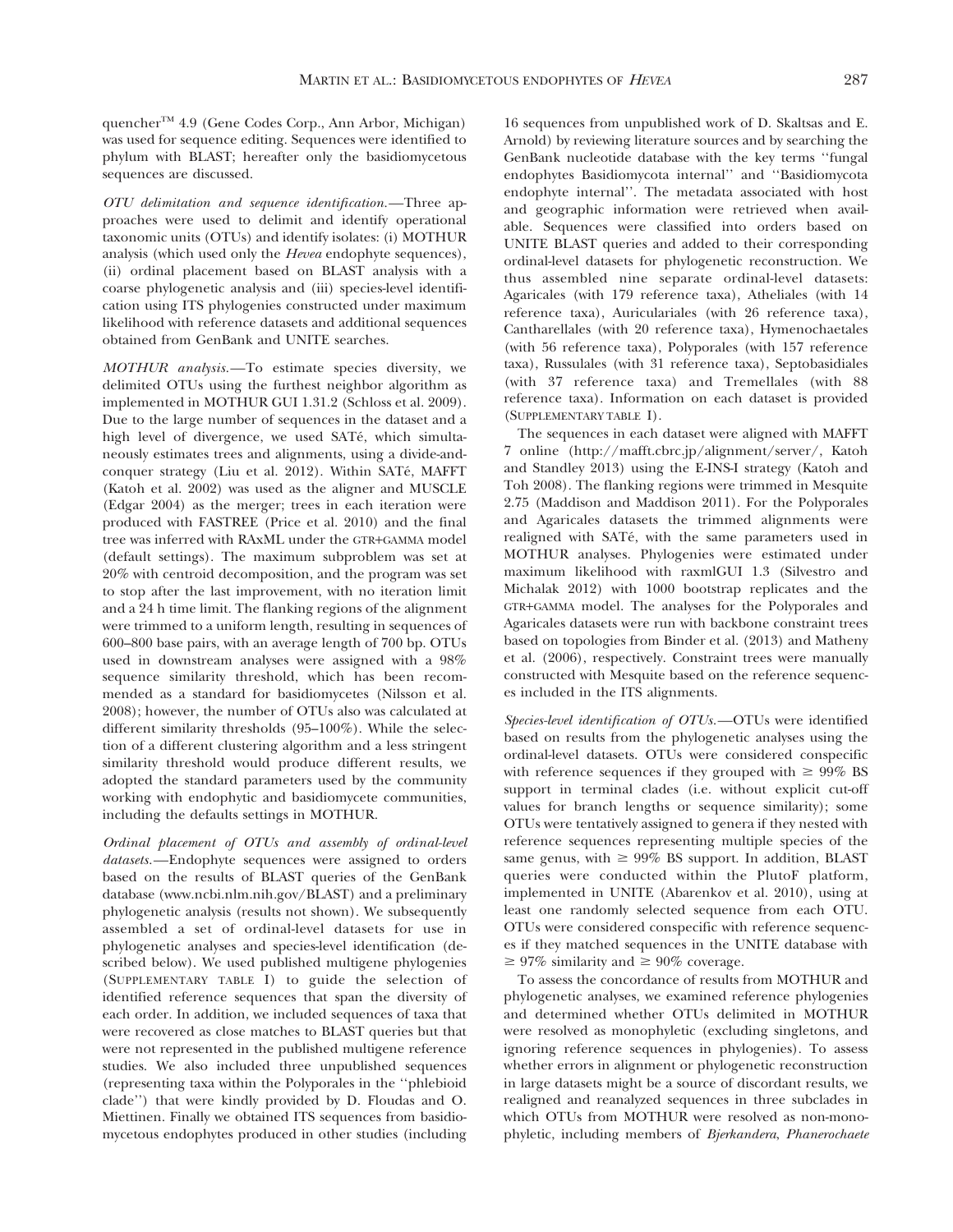and Phlebia (Polyporales). The sequences in each dataset were aligned with MAFFT 7 online (http://mafft.cbrc.jp/ alignment/server/, Katoh and Standley 2013) using the E-INS-I strategy. The flanking regions were trimmed in Mesquite 2.75 (Maddison and Maddison 2011).

Estimation of diversity and community composition.—To compare the community composition between wild and plantation sites, we constructed species accumulation curves in EstimateS 9.1 (Colwell 2013) using MOTHUR 98% ITS sequence similarity OTU groups. To create curves, we performed 1000 randomizations without replacement. We used UniFrac (http://bmf.colorado.edu/unifrac/) to determine whether the environments (wild vs. plantation) had significantly different endophytic communities (Lozupone and Knight 2005). A phylogenetic tree containing all endophyte sequences was used as the input, bypassing the need to choose OTUs based on sequence divergence before analysis. The tree was built with a SATé alignment using raxmlGUI (Silvestro and Michalak 2012) under the GTR+GAMMA model. Variables compared included tissue type (sapwood or leaf), management type (wild or plantation) and locality (Brazil, Cameroon, Iberia, Loreto, Los Amigos, Mexico, Tocache). Sites were grouped into one locality if they were close and shared the same management type. UniFrac significance and P-tests were run with 100 permutations. A specific lineage analysis was used to determine which lineages contributed to differences between the samples.

# RESULTS

Samples.—Three hundred ten basidiomycetous isolates were included in this study, representing ca. 12% (279) of the 2500 isolates from Gazis (2012) and 31 additional isolates from Skaltsas (unpubl). Forty percent of the isolates targeted in this study were collected from leaves (124 isolates), and the rest are from sapwood (186 isolates). Samples were collected from planted (150 isolates, 48%) and wild (160 isolates, 52%) populations of H. brasiliensis and H. guianensis.

ITS sequences were obtained from all 310 isolates (SUPPLEMENTARY TABLE II) and have been deposited in GenBank under accession numbers JQ919900- JQ919959 and KJ831816-KJ832063. Phylogenetic trees produced by this study are available at TreeBASE (http://treebase.org) under accession number S15823. For visualization a phylogeny containing only the Hevea endophyte sequences is illustrated (FIG. 1, SUPPLEMEN-TARY FIG.  $1$ ).

OTU delimitation and identification.—MOTHUR analysis.—Sequences were grouped into 118 OTUs, based on 98% ITS sequence similarity (SUPPLEMENTA-RY TABLE II). The number of OTUs varied depending on the similarity threshold:  $95\% = 95$  OTUs,  $96\% =$ 104 OTUs,  $97\% = 110$  OTUs,  $99\% = 161$  OTUs and unique  $= 296$  OTUs). Each OTU was represented by 1–18 sequences, with the majority of the OTUs being singletons (62%) and doubletons  $(17\%)$ .

Ordinal placement of OTUs. The Hevea endophytes included in this study represented nine orders of Basidiomycota (FIG. 1). The majority (75%) of the isolates are in the Polyporales (232 isolates), followed by Agaricales (34 isolates), Russulales (24 isolates), Hymenochaetales (nine isolates), Cantharellales (five isolates), Septobasidiales, Auriculariales and Atheliales (two isolates each) and Tremellales (one isolate). Within the Polyporales, the majority of isolates (61\% = 43 OTUs) belong to the phlebioid clade (Binder et al. 2013; SUPPLEMENTARY FIGS. 2–10).

Species identification of OTUs. Our best identification of isolates, based on maximum likelihood phylogenetic analysis of the ITS region is provided (SUPPLE-MENTARY TABLE II). By this criterion we were able to identify 162 isolates (56 OTUs) to species, 77 isolates (22 OTUs) to genus and 71 isolates (40 OTUs) to order.

Twelve of the non-singleton OTUs produced by MOTHUR were resolved as non-monophyletic in phylogenetic trees, in that some groups that were united in phylogeny were divided into multiple OTUs by MOTHUR. For example, 27 isolates formed a well supported clade with a reference sequence from Bjerkandera adjusta and were coded as a single species based on the topology and branch support, but these sequences grouped into five OTUs (OTUs 30–34) based on 98% sequence similarity in MOTHUR (SUPPLEMENTARY FIG. 7, SUPPLEMENTARY TABLE II). Four of the OTUs delimited by MOTHUR (OTUs 31–34) are not resolved as monophyletic, based on the ITS phylogeny. Discordance also was observed in Phlebia tremellosa; 29 isolates formed a well supported clade (SUPPLEMENTARY FIG. 7), including 10 OTUs (OTUs 55–64) delimited by MOTHUR, of which two (OTUs 55, 56, with 21 isolates total) were nonmonophyletic. This pattern also was present within the Irpex, Phanerochaete and Trametes groups. To address whether alignment errors and phylogenetic artifacts could be sources of this discordance, we realigned and reanalyzed sequences in the Bjerkandera, Phanerochaete and Phlebia. Each dataset was assembled and aligned separately and was composed only by closely related sequences; the Bjerkandera dataset contained 41 sequences, Phanerochaete had 66 sequences, and Phlebia had 53 sequences. OTUs that were recovered as polyphyletic in the more comprehensive analysis (i.e. including all Polyporales sequences) also were recovered polyphyletic in this analysis, with the exception of OTU33 within the ''Bjerkandera group'', which was recovered as monophyletic in analyses of the realigned dataset (insets SUPPLEMENTARY FIG. 7).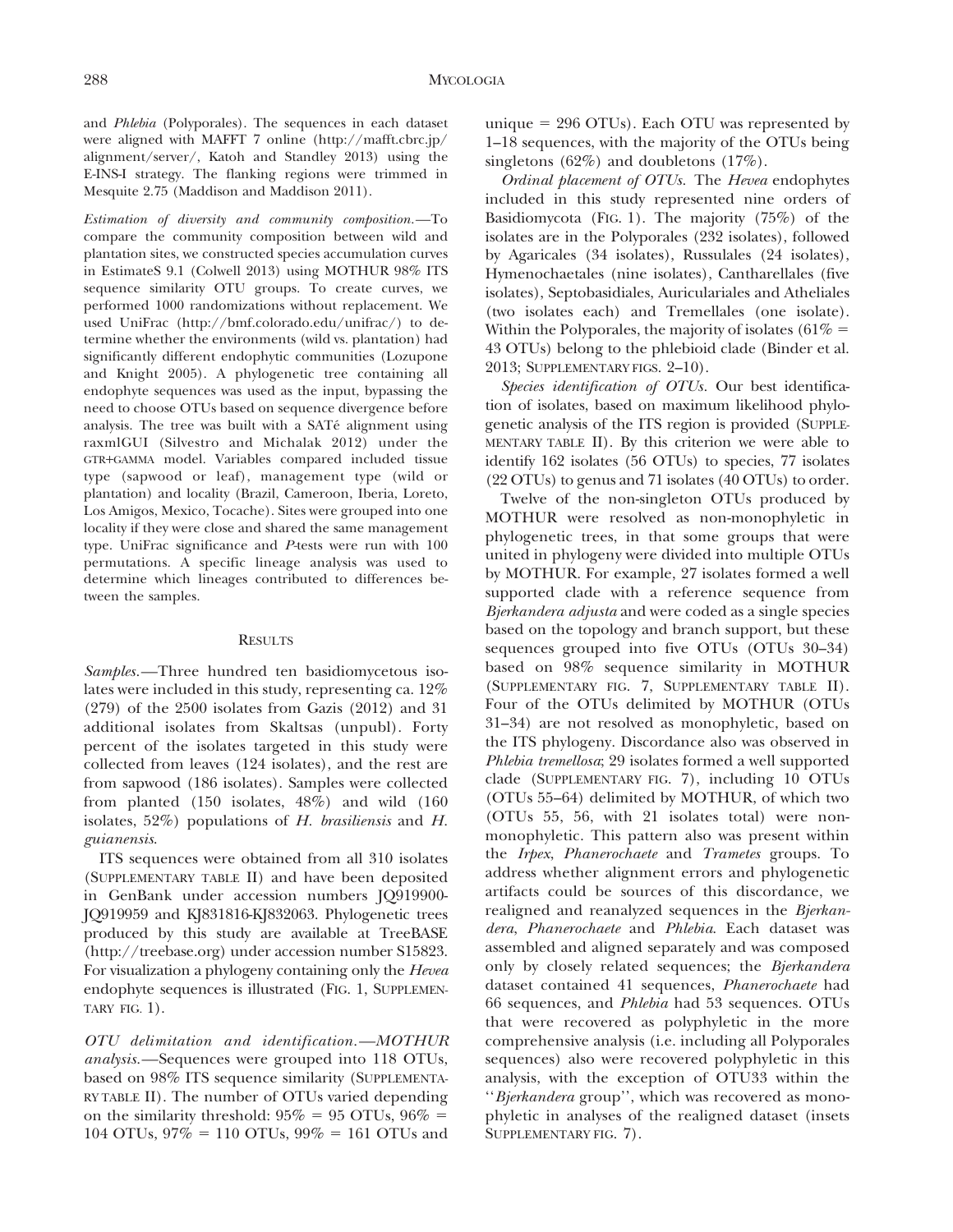

FIG. 1. Phylogenetic tree indicating ordinal placements of Hevea endophytes inferred from an ITS dataset under maximum likelihood using RAxML. Clades and branches belonging to different orders are indicated by different colors (see figure for key). Seventy five percent of the samples are members of the Polyporales (orange). Clades representing the 10 most abundant genera have been collapsed and their size is proportional to their abundance. Inset table indicated the distribution of isolates in regard to management type and tissue of origin.

Estimation of diversity and community composition.— None of the species accumulation curves reached an asymptote, indicating that more sampling is needed to capture the true diversity of the sampled sites (FIG. 2a). Curves leveled out only when extrapolated to 2000 samples (FIG. 2b). Confidence intervals (95% CI) derived from the species accumulation curves of communities inhabiting plantations and wild trees overlapped, suggesting a comparable diversity of endophytic basidiomycetes (FIG. 2c) even when sampling was extrapolated to 2000 samples (FIG. 2d).

A P-test and UniFrac significance test revealed no significant differences in community composition based on locality ( $P \ge 0.05$ ) but a significant difference between management type (plantation vs. wild;  $P \leq$ 0.01). The lineage-specific analysis, implemented in UniFrac, revealed that the significant difference in community composition found between the different management types, was due mainly to the clade containing Phlebia isolates, which were more common in plantations than in wild populations. There was a significant difference in community composition when comparing tissue type (sapwood vs. leaf) according to a P-test ( $P \le 0.01$ ), but the UniFrac significance test was

not significant ( $P = 0.1$ ). Seventeen OTUs were isolated from sapwood and leaves from both, wild and planted Hevea trees (FIG. 3, TABLE II). A higher number of OTUs were isolated exclusively from sapwood (59) than from leaves (28) and from wild trees (51) than from planted trees (45).

Comparison to other basidiomycetous endophytes.—The search of ITS sequences from additional basidiomycetous endophytes (including those obtained by searches of NCBI/GenBank and sequences given by collaborators) resulted in a total of 314 sequences. The total dataset of "non-Hevea endophytes" included 298 sequences obtained from GenBank and 16 unpublished sequences, including 11 produced by D. Skaltsas and five from E. Arnold. (SUPPLEMENTARY TABLE III). The majority of the sequences were from China (72 sequences) and the United States (63 sequences). Isolates were collected from diverse hosts, such as Sarracenia (pitcher plant), Balantiopsis (liverwort), Betula pendula, Solanum cernuum and Micrandra spp., and habitats, such as oil palm plantations, grasslands and protected temperate forests. Most of the sequences belong to endophytes reported from Abies beshanzuensis (19 sequences),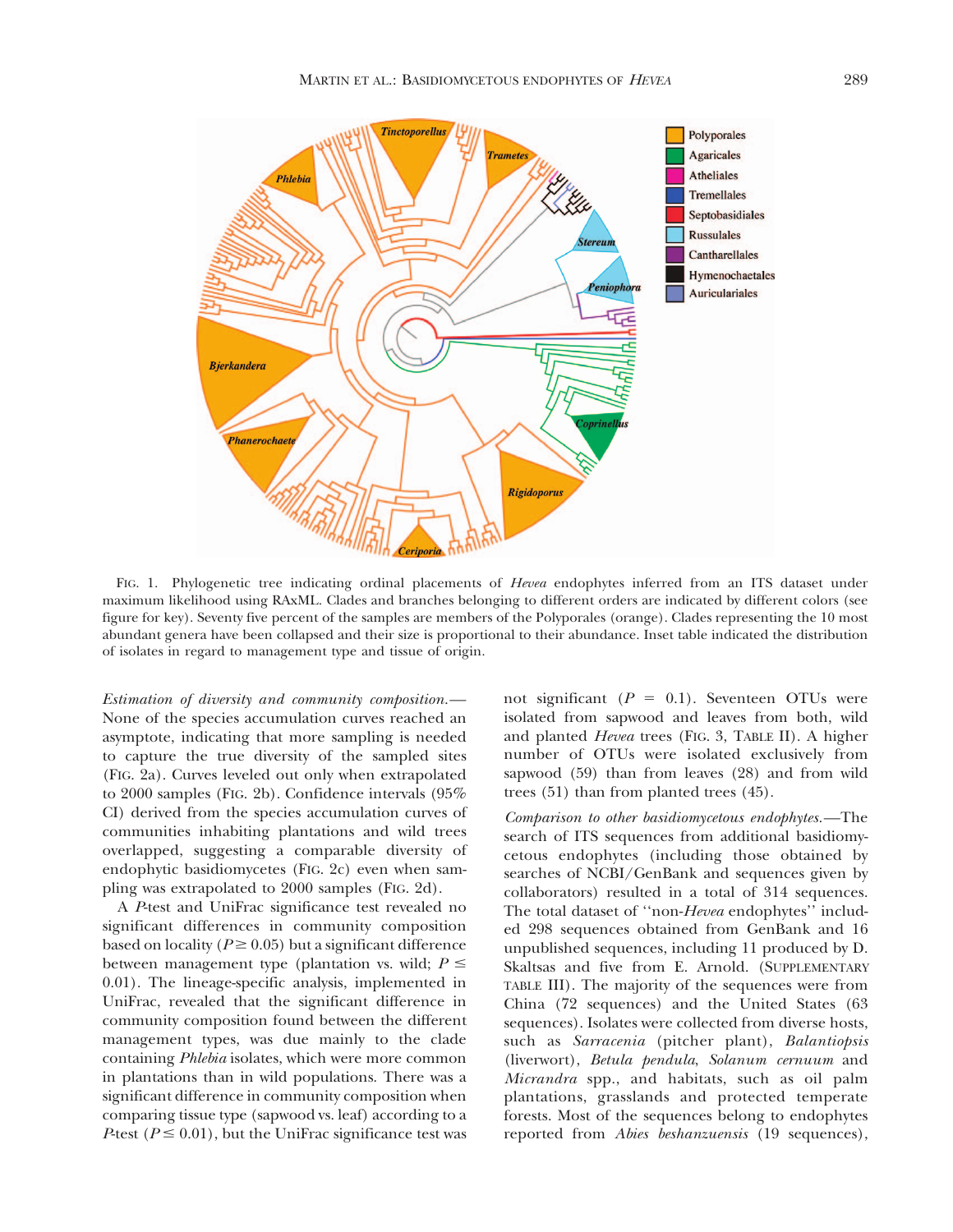290 MYCOLOGIA



FIG. 2. Species accumulation curves with 95% confidence intervals (dashed lines) for (A) all endophytes (B) all endophytes extrapolated to 2000 samples (C) endophytes by management type and (D) endophytes by management type extrapolated to 2000 samples.

Bouteloua gracilis (17 sequences), Coffea arabica (25 sequences), Elais guineensis (19 sequences) and Sporobolus cryptandrus (20 sequences). The most common genera found in our study corresponded with the most common basidiomycetous endophytes found in other hosts, including Bjerkandera, Ceriporia, Phanerochaete, Phlebia, Rigidoporus, Tinctoporellus, Trametes (Polyporales), Peniophora, Stereum (Russulales), and Coprinellus (Agaricales) (TABLE II).

# **DISCUSSION**

Abundance and diversity.—We isolated 310 basidiomycetous endophytes from leaves and stems of 192 Hevea trees. One hundred eighteen OTUs were delimited based on 98% sequence similarity, and 162 isolates (56 OTUs) were identified to species based on ITS reference phylogenies. Basidiomycetous endophytes have been isolated from other hosts, but no other study has recovered such a large and diverse

assemblage from a single plant genus. Even so, basidiomycetes represented only about 12% of the total number of endophytes isolated from Hevea, which is in agreement with surveys targeting different hosts. For instance, in Costa Rican ferns basidiomycetes represented only 10 out of 517 endophytic isolates (1.9%) (Del Olmo Ruiz and Arnold 2014). Similarly 17 taxa (12%) of the endophytes isolated from sapwood of Scots Pine (Pinus sylvestris) were basidiomycetes (Giordano et al. 2009). Arnold et al. (2007) recovered seven isolates in the Basidiomycota from leaves of loblolly pine (Pinus taeda) after sequencing a random subsample of 150 isolates from 439 isolates collected. They also detected four additional basidiomycetes using environmental sequencing. Sánchez Márquez et al. (2008) recovered seven basidiomycete isolates from coastal seagrasses in Spain from a total of 211 sequenced isolates (i.e. 3%), after sorting 950 isolates into morphotypes. These studies reinforce the view that basidiomycetes make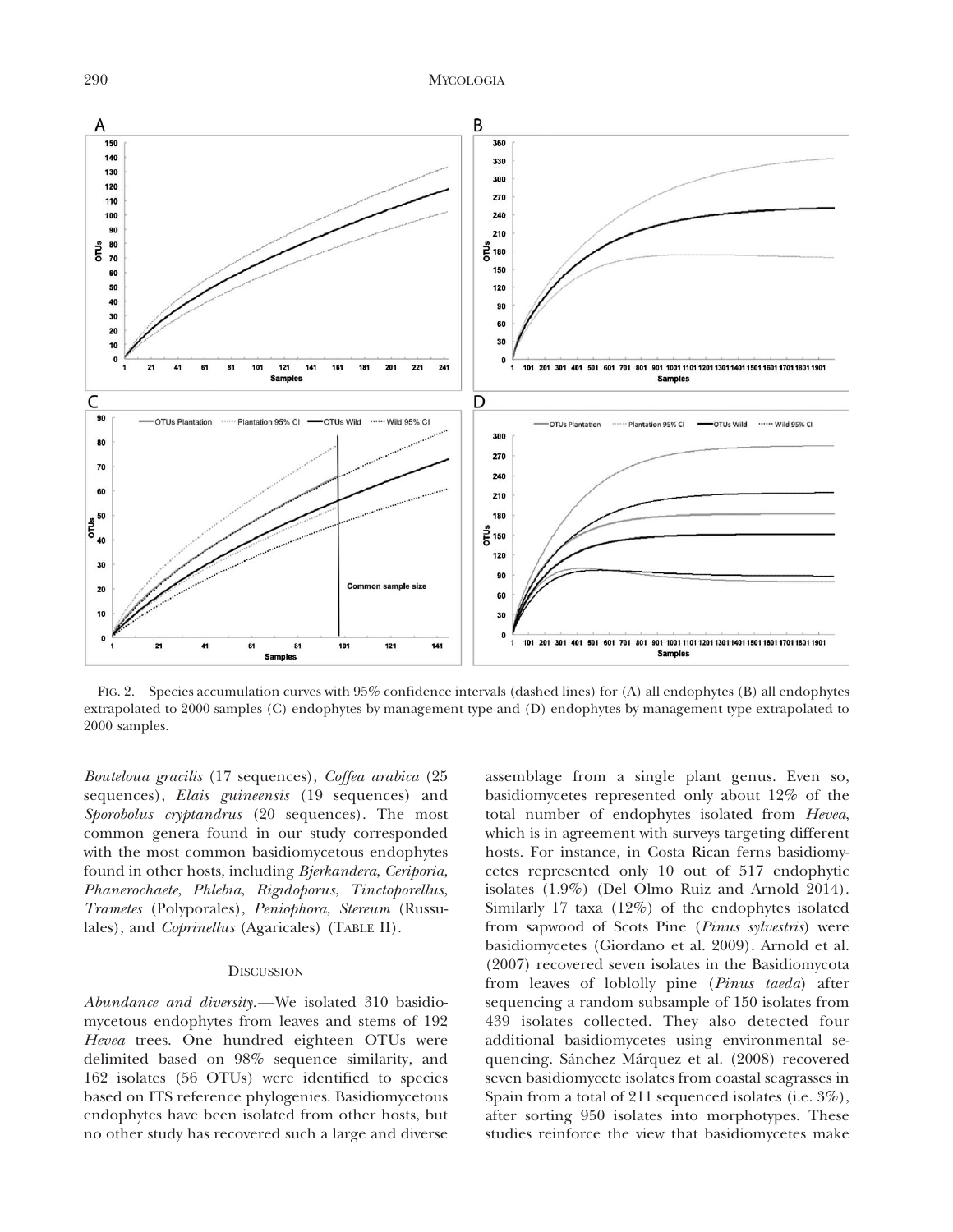

FIG. 3. Overlap of OTUs between endophytic communities. OTUs were defined at 98% sequence similarity or more.

up a small fraction of the endophytic community compared to ascomycetes, but others have shown that basidiomycetous endophytes may be relatively abundant. For example, Crozier et al. (2006) recovered 42 morphospecies, representing 27 basidiomycete taxa, out of a total of 854 isolates from stems and fruits of Theobroma cacao, while Evans et al. (2003) found that basidiomycete endophytes in the Agaricales and Polyporales, as well as anamorphs of the Hypocreales (Ascomycota), made up the majority of isolates collected from stems and pods of Theobroma gileri.

Community composition and diversity comparison.— Species accumulation curves did not plateau, suggesting that more sampling is needed to reveal the diversity of the Hevea endophyte community (FIG. 2). This result was obtained when data from wild and plantations habitats were pooled or analyzed separately. Diversity comparisons still could be conducted through extrapolation of the real data (Colwell et al. 2004). We found differences in species composition between wild and plantation sites, although similar numbers of isolates were collected from both management types. More isolates were recovered from sapwood (186 isolates) than leaves (124 isolates), but there was only weak support for differences in community composition. In contrast, significant differences in diversity between the community colonizing leaves and sapwood were found when ascomycetes were included in the comparison (Gazis 2012). Seventeen OTUs were isolated from sapwood and leaves from both, wild and planted Hevea trees. Genera in this group included the ones with the highest abundances, such as Bjerkandera, Ceriporia, and Coprinellus. A higher number of OTUs were isolated exclusively from sapwood (59) than from leaves (28) and from wild trees (51) than from planted trees (45). While most of these OTUs represent singletons, there were others such as OTU52 (Phlebia floridensis) and OTU53 (Phlebia radiata) that contained multiple isolates all collected from either wild or planted *Hevea* trees, respectively (FIG. 3, SUPPLEMENTARY TABLE II).

The present study used a lager number of individual trees than most endophyte surveys conducted so far (192 Hevea trees), but the number of overall subsamples (3595 leaf and sapwood fragments) from which endophytes where isolated is still too low to achieve an exhaustive account of the endophytic diversity present in wild or planted Hevea tree populations. Moreover this study used culturebased methods that may fail to recover rare, unculturable or slow growing species, as well species that have patchy colonization patterns. These biases introduced by culture-based methods can interfere with diversity estimations and mask community comparisons. The use of culture-independent methods (i.e. direct sequencing of host material) would provide a better resolution of the basidiomycetous communities inhabiting distinct populations of Hevea trees and complement the data found in this study. At the same time, the culture-based approach with Sanger sequencing yields high quality data from organisms that are known to be viable within sample tissues (consequently singletons were not excluded form analyses), and the cultures themselves provide resources for further sequence-based characterization or experimentation.

Identifiability.—This study used phylogenetic placement and BS support (without regard to branch lengths) to identify endophytic OTUs. This approach let us identify 56 OTUs (162 isolates) to species and 22 OTUs (77 isolates) to genus, while 40 OTUs (71 isolates) could only be placed to an order. This is a lower proportion of identifiable OTUs than that reported by Gazis (2012) in regard to ascomycetous endophytes of Hevea. In the study of Gazis (2012) 80% of OTUs could be placed in a genus, while in the present work only 66% of the OTUs could be identified to genus. The latter may reflect the relatively strong sampling of Ascomycota in sequence databases (SUPPLEMENTARY TABLE II).

Only 15 of the OTUs identified to species, through phylogeny, could be identified also through BLAST queries in UNITE, suggesting that multiple approaches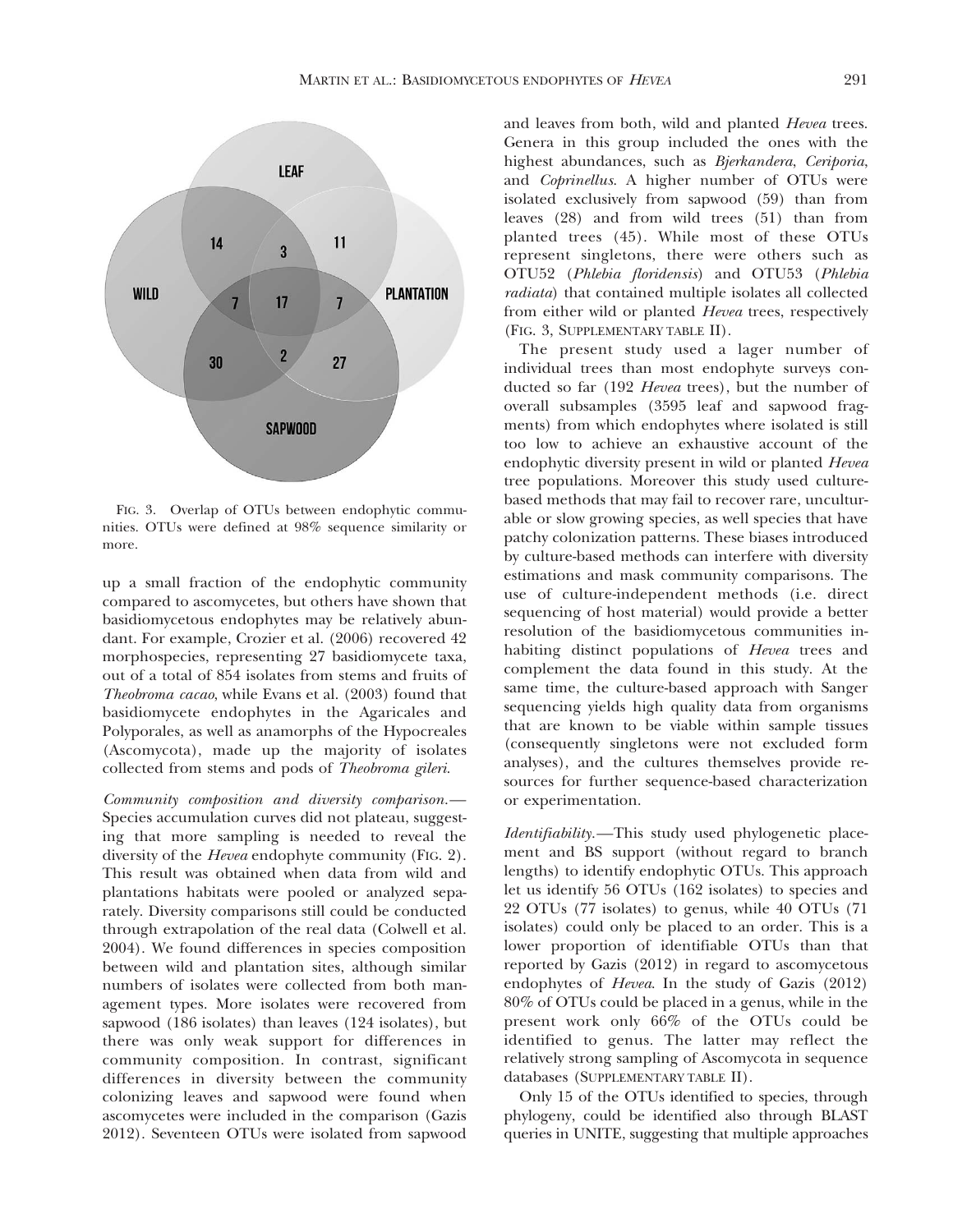| Name            | Isolates from<br>$Hevea^a$                | Isolates from<br>other hosts | Country                                                               | Hosts                                                                                                                                                                                     | References                                                                                                                                                                      |
|-----------------|-------------------------------------------|------------------------------|-----------------------------------------------------------------------|-------------------------------------------------------------------------------------------------------------------------------------------------------------------------------------------|---------------------------------------------------------------------------------------------------------------------------------------------------------------------------------|
| Bjerkandera     | 27<br>(11W/16P)<br>(11L/16S)              | $\overline{2}$               | Brazil, China, Germany, Abies beshanzuensis<br>Peru Mexico, USA       | (needles and twigs),<br>Phragmites australis<br>(root), Sarracenia<br>purpurea, Sphagnum<br>fuscum                                                                                        | Glenn & Bodri 2012,<br>Oses et al. $2008b$ ,<br>Thormann et al. 2002 <sup>b</sup> ,<br>Yuan et al. 2011                                                                         |
| Ceriporia       | 13<br>(6W/7P)<br>(1L/12S)                 | $\overline{4}$               | China, Peru, Mexico,<br>USA                                           | Abies beshanzuensis,<br>Sarracenia purpurea                                                                                                                                               | Thormann et al. 2002,<br>Yuan et al. 2011                                                                                                                                       |
| Coprinellus     | 14<br>(11W/3P)<br>(3L/11S)                | 9                            | Brazil, China,<br>Lithuania, Peru,<br>Spain                           | Abies beshanzuensis,<br>Betula pendula,<br>Holcus lanatus,<br>Micrandra spp.                                                                                                              | Crozier et al. 2006 <sup>a</sup> ,<br>Errasti et al. 2010 <sup>b</sup> ,<br>Thomas et al. 2008 <sup>b</sup> ,<br>Wang et al. 2005, Yuan<br>et al. 2011, Skaltsas<br>(unpubl)    |
| aff. Peniophora | 12<br>(8W/4P)<br>(6L/6S)                  | 14                           | Brazil, China,<br>Colombia, USA<br>(Hawaii) Mexico,<br>Peru, Thailand | Abies beshanzuensis,<br>Ageratina adenophora,<br>Coffea arabica, Eucalyptus<br>grandis, Enhalus<br>acoroides, Lindea glauca,<br>Micrandra spp. Pinus<br>tabulaeformis, Solanum<br>cernuum | Bettucci & Alonso 1997,<br>Mei et al. 2013,<br>Sakayaroj et al. 2010,<br>Vega et al. 2010, Wang<br>et al. 2005, Yuan et al.<br>2011, Skaltsas<br>(unpubl), Wu & Qin<br>(unpubl) |
| Phanerochaete   | 17<br>(16W/1P)<br>(8L/9S)                 | 5                            | Brazil, China, Peru,<br>Taiwan                                        | Abies beshanzuensis,<br>Ageratina adenophora,<br>Balantiopsis diplophylla,<br>Micrandra spp. Solanum<br>cernuum, Taxus mairei                                                             | Crozier et al. 2006 <sup>b</sup><br>Mei et al. 2013, Yuan et<br>al. 2011, Skaltsas<br>(unpubl)                                                                                  |
| Phlebia         | 44<br>(7W/37P)<br>(9L/35S)                | 3                            | Brazil, Cameroon,<br>New Zealand,<br>Mexico, Peru, Spain              | Micrandra spp., Solonum<br>cernuum, Ammophila<br>arenaria                                                                                                                                 | Davis & Shaw 2008,<br>Orlandelli et al. 2012 <sup>b</sup><br>Márquez et al. 2008 <sup>b</sup>                                                                                   |
| Rigidoporus     | 28 <sup>c</sup><br>(15W/13P)<br>(17L/11S) | 1                            | Brazil, Cameroon,<br>Peru, Taiwan                                     | Taxus mairei                                                                                                                                                                              | Wang et al. 2008                                                                                                                                                                |
| <b>Stereum</b>  | 12<br>(5W/7P)<br>(8L/4S)                  | 3                            | Columbia, USA<br>Mexico, Peru                                         | Coffea arabica, Pinus<br>monticola                                                                                                                                                        | Larkin et al. 2012, Parfitt<br>et al. 2010, Vega et al.<br>2010                                                                                                                 |
| Tinctoporellus  | 18<br>(12W/6P)<br>(8L/10S)                | $\overline{2}$               | Brazil, China Peru                                                    | Ageratina adenophora,<br>Micrandra spp.                                                                                                                                                   | Mei et al. 2013, Skaltsas<br>(unpublished)                                                                                                                                      |
| Trametes        | 14<br>(4W/10P)<br>(8L/6S)                 | 19                           | Cameroon, China,<br>Mexico, Peru,<br>Thailand, USA<br>(Hawaii)        | Abies beshanzuensis<br>(needles and twigs),<br>Coffea arabica (fruit,<br>peduncle), Elaeis<br>guineensis                                                                                  | Rungjindamai et al.<br>2008, Vega et al. 2010,<br>Yuan et al. 2011                                                                                                              |

TABLE II. Most common endophytes isolated from Hevea with references to studies in which these taxa have been reported as endophytes

<sup>a</sup> Isolates from *Hevea* have been segregated in regard to their management regime and tissue of origin (W = wild, P = plantation,  $S =$  sapwood,  $L =$  leaf).

<sup>b</sup>These studies were not included in our phylogenetic analysis due to lack of molecular data or unavailability at the time of analysis.

 $c$ Also includes three sequences identified as  $R.$  microporus nested within the Hymenochaetales.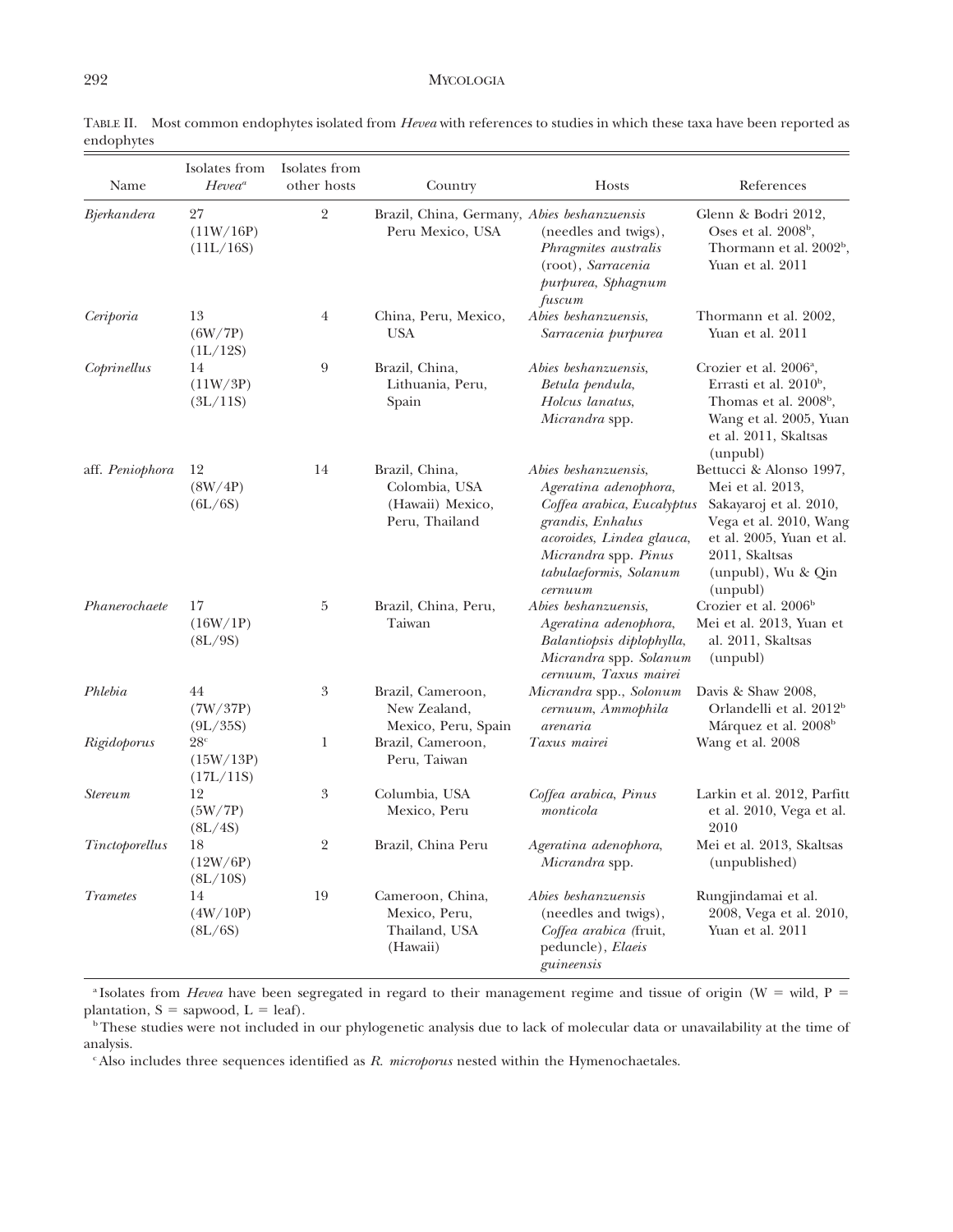are needed to maximize the number of identified OTUs in molecular environmental surveys. Of the two methods, the phylogenetic approach allowed identification of twice the number of OTUs compared to BLAST queries of UNITE. We acknowledge that ignoring branch lengths may result in lumping of multiple species in tree-based identification, but at the same time our results suggest that ignoring phylogeny may result in overestimates of diversity. Alignment errors and phylogenetic artifacts are potential sources of error in tree-based identification. To address whether phylogenetic error is a likely source of discordance, we realigned and reanalyzed sequences in three clades, including the Bjerkandera (41 sequences), Phanerochaete (66 sequences) and Phlebia (53 sequences) clades. The phylogenies produced revealed the same results as the ones obtained when analyzing the entire Polyporales dataset (471 sequences) and the non-monophyletic OTUs were still recovered as polyphyletic, with the exception of OTU33 within the "Bjerkandera group" (insets SUPPLEMENTARY FIG. 7).

Common genera.—The endophytes isolated in this study belong to nine orders in the Basidiomycota, representing eight orders in the Agaricomycotina (Agaricales, Atheliales, Auriculariales, Cantharellales, Hymenochaetales, Polyporales, Russulales, Tremellales) and one in the Pucciniomycotina (Septobasidiales). SUPPLEMENTARY FIGS. 2–10. The majority of endophytes (75%) were members of the Polyporales, specifically the phlebioid clade (Binder et al. 2013). The most common genera found in this study included Bjerkandera, Ceriporia, Coprinellus, Peniophora, Phanerochaete, Phlebia, Rigidoporus, Stereum, Tinctoporellus and Trametes, all of which have been reported as endophytes from multiple hosts (TABLE II). Six of the 10 most frequently occurring genera also were recovered from Abies beshanzuensis in China (Yuan et al. 2011). Coprinellus has been isolated in other studies (TABLE II) and was the most frequently isolated genus in Theobroma cacao (Crozier et al. 2006).

Ecology.—The majority of the basidiomycetes isolated from Hevea appear to represent wood-decaying species, which is consistent with the results reported by Crozier et al. (2006). Thus the wood decay species in our study are potentially latent saprotrophs. Apart from two isolates of Antrodia and one isolate closely related to Fomitopsis, the wood-decay species that we recovered all are closely related to known white rot species in the Polyporales, Hymenochaetales and Russulales. White rot and brown rot wood decaying basidiomycetes both grow well on standard media, so culturing bias is not a likely explanation for the paucity of brown rot species. One possible explanation for the low number of strains that are closely related to brown rot wood decayers could be that brown rot species are infrequent in tropical forests (Ryvarden 1991). Brown rot fungi are common in coniferous forests (Gilbertson 1981), but no brown rot species were detected among 830 isolates from Abies beshanzuensis (Yuan et al. 2011). Fomitopsis has been isolated from sapwood (Pinruan et al. 2010), but overall there are few reports of endophytic brown rot species. The reason for the preponderance of white rot species (of multiple orders) is unknown. Other saprotrophic species isolated included *Coprinellus*, Mycena and undetermined Psilocybe/Deconica species.

Potentially pathogenic isolates include members of the genera Chondrostereum, Ganoderma, Phellinus, Pseudolagarobasidium, Rigidoporus and Tinctoporellus. Some species in these genera are major pathogens of Hevea brasiliensis plantations, such as Phellinus noxius, Rigidoporus lignosus and Ganoderma psuedoferreum (Ogbebor et al. 2010), but it is unclear whether the endophytes isolated in this study are pathogenic species. A multigene phylogenetic study segregated the endophytic strains of R. microporus  $(=R.$  lignosus) found in Hevea from strains causing disease in Africa and Asia (Oghenekaro et al. 2014). Nevertheless inoculation studies are needed to confirm that these isolates do not cause disease in their host. In some cases the isolated genera include species with a variety of ecological roles, for instance the genus Pseudolagarobasidium includes species known to be plant pathogens, saprobes and endophytes (Hallenberg et al. 2008). Pseudolagarobasidium also has been isolated as endophyte of Theobroma cacao (Crozier et al. 2006).

Two undetermined species of Septobasidium (TC178b, PNB30-8B) were isolated from sapwood at two sites in Peru. Members of this genus grow on branches and parasitize scale insects but some of the scale insects in the colony remain unparasitized and live protected under the mycelium (Couch 1938, Henk and Vilgalys 2007). To our knowledge, this is the first report of Septobasidium occurring as an endophyte; however, our ITS mining exercise revealed 34 other potential endophyte sequences that appeared to be also species of Septobasidium (SUPPLEMENTARY FIG. 9). Thirty-two of the environmental Septobasidium sequences (GenBank accession numbers HQ267933- HQ267965; no publication listed) form a strongly supported group that is closely related to sequences identified as S. bogoriense and S. broussonetiae, while the other two form a weakly supported group with no clearly resolved placement. The latter include sequences obtained from plant tissues, including orchid roots (Shefferson et al. 2010) and bamboo leaves (Zhang et al. 1997). The two Septobasidium isolates from Hevea did not group with any reference taxa in the phylogeny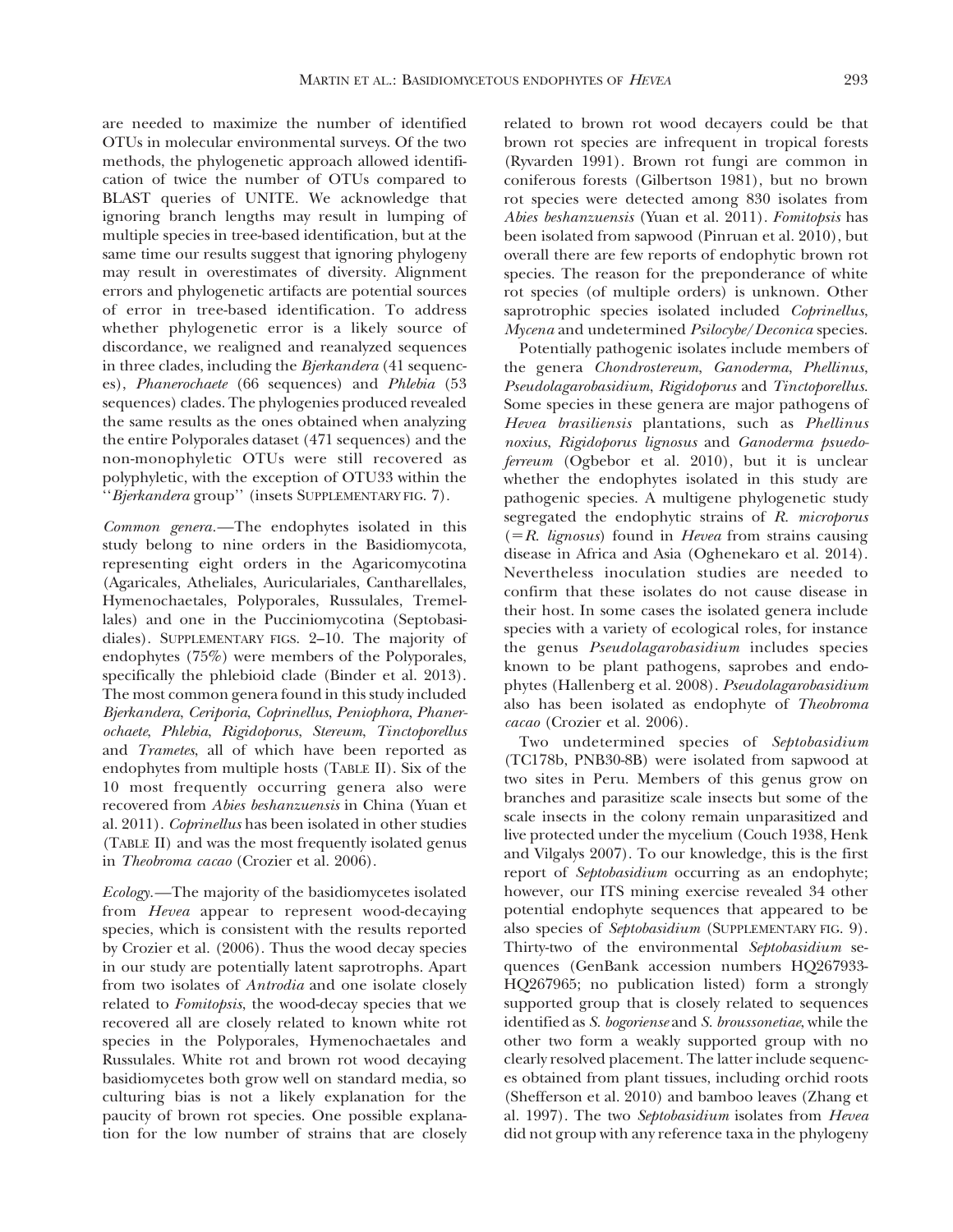(SUPPLEMENTARY FIG. 9). However, we cannot be confident that these strains are new species because the majority of described species do not have available molecular data. In particular, Septobasidium heveae has been reported from scale insects on Hevea brasiliensis but this species is not represented in GenBank or UNITE databases (Couch 1938). Other studies of endophytes have isolated insect-associated fungi as endophytes. For instance, Sánchez Márquez et al. (2008) reported the mite-associated yeast species in the genus Meira (Basidiomycota, Ustilagomycotina) and Vega et al. (2009) reported species of Beauveria (Ascomycota, Pezizomycotina) as endophytes.

Many of the basidiomycetous endophytes found in Hevea also have been reported in temperate and tropical trees, grasses, liverworts and angiosperms. For example, Bjerkandera has been reported as an endophyte in North and South America, Europe and Asia. We did not observe any clear geographic pattern among the reports of basidiomycetous endophytes, which appear to have wide geographic distributions and generalist host associations. Endophyte sequences from diverse hosts distributed in disparate areas clustered together in the ITS-based phylogenetic reconstruction (TABLE II, SUPPLEMENTARY FIGS. 2–10). For instance, sequences of Coprinellus disseminatus from Brazil, China, Lithuania, Peru and Spain formed a well supported clade. Endophyte sequences identified as Bjerkandera adusta had a similar pattern, in which sequences from Brazil, China, Germany, Peru, Mexico and USA clustered together.

#### ACKNOWLEDGMENTS

The authors thank Betsy Arnold for providing us with endophyte ITS sequences, Alfredo Justo for providing phylogenetic trees and data ahead of publication, Otto Miettinen and Dimitrios Floudas for unpublished sequences and help with identification and Mitchell Nuhn for comments on the manuscript. This research was supported by the Open Tree of Life project and the PolyPEET project (National Science Foundation awards DEB-12008809 and DEB-0933081 to DSH) and by the NSF grants DEB-925672 and DEB-1019972 to P. Chaverri.

#### LITERATURE CITED

- Abarenkov K, Tedersoo L, Nilsson RH, Vellak K, Saar I, Veldre V, Parmasto E, Prous M, Aan A, Ots M. 2010. PlutoF—a web-based workbench for ecological and taxonomic research, with an online implementation for fungal ITS sequences. Evol Bioinform Online 6:189.
- Alvarez-Loayza P, White Jr JF, Torres MS, Balslev H, Kristiansen T, Svenning J-C, Gil N. 2011. Light converts endosymbiotic fungus to pathogen, influencing seedling survival and niche-space filling of a common

tropical tree, Iriartea deltoidea. PloS one 6:e16386[,](http://dx.doi.org/10.1371%2Fjournal.pone.0016386) [doi:10.1371/journal.pone.0016386](http://dx.doi.org/10.1371%2Fjournal.pone.0016386)

- Arnold AE. 2008. Endophytic fungi: hidden components of tropical community ecology. In: Carson W, Schnitzer S, eds. Tropical forest community ecology. Chichester, UK: Wiley-Blackwell. p 254–271.
- ———, Henk DA, Eells RL, Lutzoni F, Vilgalys R. 2007. Diversity and phylogenetic affinities of foliar fungal endophytes in loblolly pine inferred by culturing and environmental PCR. Mycologia 99:185–20[6, doi:10.3852/](http://dx.doi.org/10.3852%2Fmycologia.99.2.185) [mycologia.99.2.185](http://dx.doi.org/10.3852%2Fmycologia.99.2.185)
- ———, Herre EA. 2003. Canopy cover and leaf age affect colonization by tropical fungal endophytes: ecological pattern and process in Theobroma cacao (Malvaceae). Mycologia 95:388–398[, doi:10.2307/3761880](http://dx.doi.org/10.2307%2F3761880)
- ———, Lutzoni F. 2007. Diversity and host range of foliar fungal endophytes: are tropical leaves biodiversity hotspots? Ecology 88:541–54[9, doi:10.1890/05-1459](http://dx.doi.org/10.1890%2F05-1459)
- ———, Maynard Z, Gilbert G, Coley P, Kursar T. 2000. Are tropical fungal endophytes hyperdiverse? Ecol Lett 3: 267–27[4, doi:10.1046/j.1461-0248.2000.00159.x](http://dx.doi.org/10.1046%2Fj.1461-0248.2000.00159.x)
- —, Mejía LC, Kyllo D, Rojas EI, Maynard Z, Robbins N, Herre EA. 2003. Fungal endophytes limit pathogen damage in a tropical tree. Proc Natl Acad Sci USA 100: 5649–1565[4, doi:10.1073/pnas.2533483100](http://dx.doi.org/10.1073%2Fpnas.2533483100)
- Bayman P, Angulo-Sandoval P, Báez-ortiz Z, Lodge DJ. 1998. Distribution and dispersal of Xylaria endophytes in two tree species in Puerto Rico. Mycol Res 102:944–948[,](http://dx.doi.org/10.1017%2FS095375629700590X) [doi:10.1017/S095375629700590X](http://dx.doi.org/10.1017%2FS095375629700590X)
- Binder M, Justo A, Riley R, Salamov A, Lopez-Giraldez F, Sjökvist E, Copeland A, Foster B, Sun H, Larsson E. 2013. Phylogenetic and phylogenomic overview of the Polyporales. Mycologia 10:1350–1373[, doi:10.3852/13-003](http://dx.doi.org/10.3852%2F13-003)
- Boddy L. 1994. Latent decay fungi: the hidden foe? Arboric J 18:113–135[, doi:10.1080/03071375.1994.9747007](http://dx.doi.org/10.1080%2F03071375.1994.9747007)
- Chaverri P, Gazis RO. 2011. Linking ex planta fungi with their endophytic stages: Perisporiopsis, a common leaf litter and soil fungus, is a frequent endophyte of Hevea spp. and other plants. Fungal Ecol 4:94–102[,](http://dx.doi.org/10.1016%2Fj.funeco.2010.09.003) [doi:10.1016/j.funeco.2010.09.003](http://dx.doi.org/10.1016%2Fj.funeco.2010.09.003)
- Colwell RK. 2013. EstimateS: statistical estimation of species richness and shared species from samples. User's guide and application available from: [http://purl.oclc.org/](http://purl.oclc.org/estimates) [estimates](http://purl.oclc.org/estimates)
- ———, Mao CX, Chang J. 2004. Interpolating, extrapolating and comparing incidence-based species accumulation curves. Ecology 85:2717–2727[, doi:10.1890/03-0557](http://dx.doi.org/10.1890%2F03-0557)
- Couch JN. 1938. The genus Septobasidium. Chapel Hill: Univ. North Carolina Press. 480 p.
- Crozier J, Thomas S, Aime M, Evans H, Holmes K. 2006. Molecular characterization of fungal endophytic morphospecies isolated from stems and pods of Theobroma cacao. Plant Pathol 55:783–79[1, doi:10.1111/j.1365-3059.](http://dx.doi.org/10.1111%2Fj.1365-3059.2006.01446.x) [2006.01446.x](http://dx.doi.org/10.1111%2Fj.1365-3059.2006.01446.x)
- Davis EC, Franklin JB, Shaw AJ, Vilgalys R. 2003. Endophytic Xylaria (Xylariaceae) among liverworts and angiosperms: phylogenetics, distribution, and symbiosis. Am J Bot 90:1661–1667[, doi:10.3732/ajb.90.11.1661](http://dx.doi.org/10.3732%2Fajb.90.11.1661)
- Del Olmo-Ruiz M, Arnold AE. 2014. Interannual variation and host affiliations of endophytic fungi associated with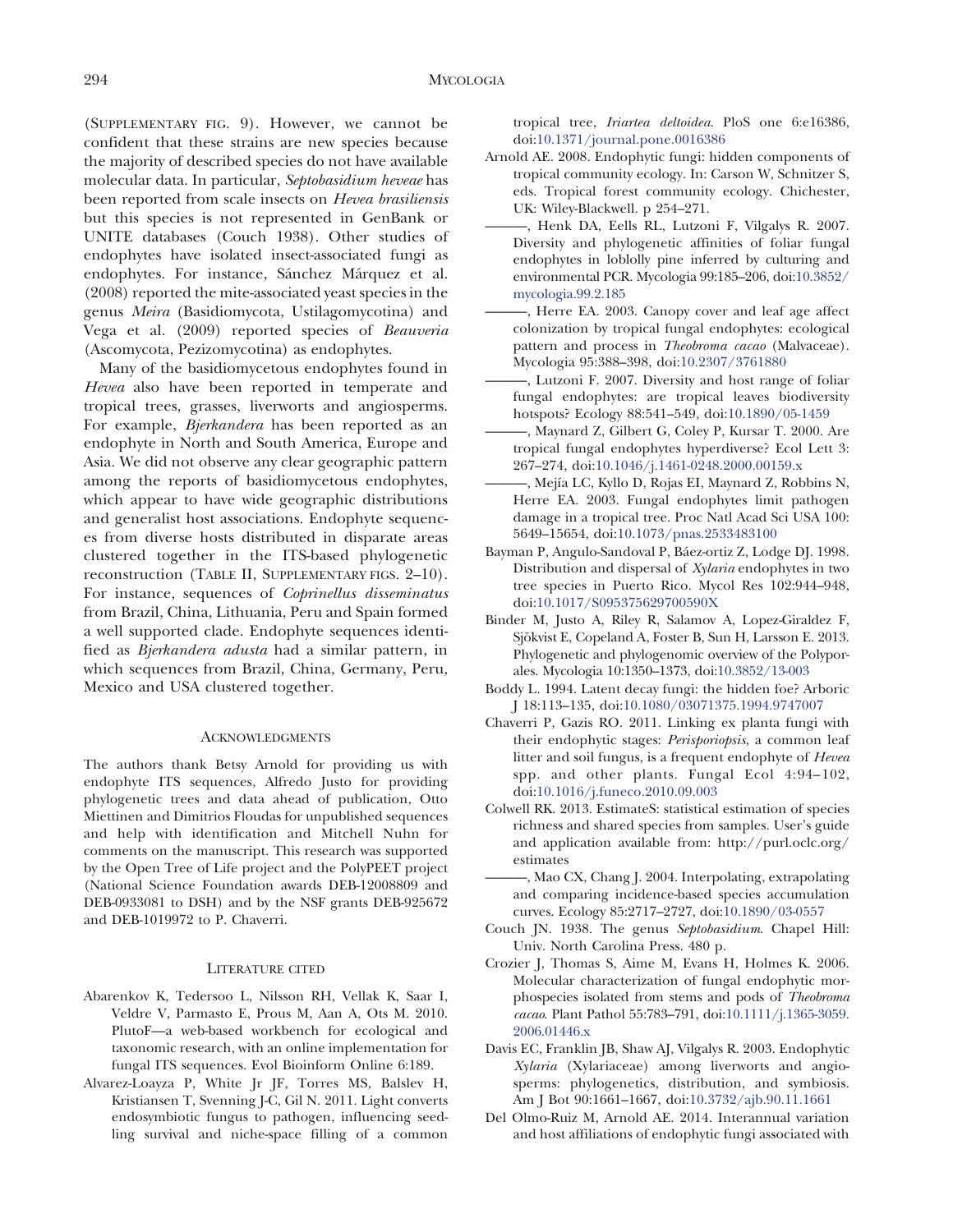ferns at La Selva, Costa Rica. Mycologia 106:8–21[,](http://dx.doi.org/10.3852%2F13-098) [doi:10.3852/13-098](http://dx.doi.org/10.3852%2F13-098)

- De Errasti A, Carmarán C, Novas MV. 2010. Diversity and significance of fungal endophytes from living stems of naturalized trees from Argentina. Fungal Divers 41:29– 4[0, doi:10.1007/s13225-009-0012-x](http://dx.doi.org/10.1007%2Fs13225-009-0012-x)
- Duckett JG, Ligrone R. 2007. Basidiomycetous endophytes in New Zealand Aneuraceae (simple thalloid liverworts, Metzgeriidae) and the derived status of the monotypic genus Verdoornia. Botany 86:346–35[8, doi:10.1139/](http://dx.doi.org/10.1139%2FB08-004) [B08-004](http://dx.doi.org/10.1139%2FB08-004)
- Edgar RC. 2004. MUSCLE: a multiple sequence alignment method with reduced time and space complexity. BMC bioinf 5:11[3, doi:10.1186/1471-2105-5-113](http://dx.doi.org/10.1186%2F1471-2105-5-113)
- Evans HC, Holmes KA, Thomas SE. 2003. Endophytes and mycoparasites associated with an indigenous forest tree, Theobroma gileri, in Ecuador and a preliminary assessment of their potential as biocontrol agents of cocoa diseases. Mycol Prog 2:149–160[, doi:10.1007/](http://dx.doi.org/10.1007%2Fs11557-006-0053-4) [s11557-006-0053-4](http://dx.doi.org/10.1007%2Fs11557-006-0053-4)
- Fisher PJ, Petrini O. 1990. A comparative study of fungal endophytes in xylem and bark of Alnus species in England and Switzerland. Mycol Res 94:313–319[,](http://dx.doi.org/10.1016%2FS0953-7562%2809%2980356-0) [doi:10.1016/S0953-7562\(09\)80356-0](http://dx.doi.org/10.1016%2FS0953-7562%2809%2980356-0)
- Fröhlich J, Hyde KD. 1999. Biodiversity of palm fungi in the tropics: Are global fungal diversity estimates realistic? Biodivers Conserv 8:977–1004[, doi:10.1023/](http://dx.doi.org/10.1023%2FA%3A1008895913857) [A:1008895913857](http://dx.doi.org/10.1023%2FA%3A1008895913857)
- Gazis R. 2012. Evaluating the endophytic fungal community in planted and wild rubber trees (Hevea brasiliensis) [doctoral dissertation]. College Park: Univ. Maryland Press. 264 p.
- ———, Chaverri P. 2010. Diversity of fungal endophytes in leaves and stems of rubber trees (Hevea brasiliensis) in Tambopata, Peru. Fungal Ecol 3:240–254[, doi:10.1016/](http://dx.doi.org/10.1016%2Fj.funeco.2009.12.001) [j.funeco.2009.12.001](http://dx.doi.org/10.1016%2Fj.funeco.2009.12.001)
- ———, Miadlikowska J, Lutzoni F, Arnold AE, Chaverri P. 2012. Culture-based study of endophytes associated with rubber trees in Peru reveals a new class of Pezizomycotina: Xylonomycetes. Mol Phylogenet Evol 65:294–304[, doi:10.1016/j.ympev.2012.06.019](http://dx.doi.org/10.1016%2Fj.ympev.2012.06.019)
- Gilbertson RL. 1981. North American wood-rotting fungi that cause brown rots. Mycotaxon 12:372–416.
- Giordano L, Gonthier P, Varese G, Miserere L, Nicolotti G. 2009. Mycobiota inhabiting sapwood of healthy and declining Scots pine (Pinus sylvestris L.) trees in the Alps. Fungal Divers 38:69–83.
- Hallenberg N, Ryberg M, Nilsson RH, Wood AR, Wu S-H. 2008. Pseudolagarobasidium (Basidiomycota): on the reinstatement of a genus of parasitic, saprophytic and endophytic resupinate fungi. Botany 86:1319–1325[,](http://dx.doi.org/10.1139%2FB08-088) [doi:10.1139/B08-088](http://dx.doi.org/10.1139%2FB08-088)
- Hendry SJ, Boddy L, Lonsdale D. 2002. Abiotic variables effect differential expression of latent infections in beech (Fagus sylvatica). New Phytol 155:449–460[,](http://dx.doi.org/10.1046%2Fj.1469-8137.2002.00473.x) [doi:10.1046/j.1469-8137.2002.00473.x](http://dx.doi.org/10.1046%2Fj.1469-8137.2002.00473.x)
- Henk DA, Vilgalys R. 2007. Molecular phylogeny suggests a single origin of insect symbiosis in the Pucciniomycetes with support for some relationships within the genus

Septobasidium. Am J Bot 94:1515–152[6, doi:10.3732/](http://dx.doi.org/10.3732%2Fajb.94.9.1515) [ajb.94.9.1515](http://dx.doi.org/10.3732%2Fajb.94.9.1515)

- Higginbotham SJ, Arnold AE, Ibanez A, Spadafora C, Coley PD, Kursar TA. 2013. Bioactivity of fungal endophytes as a function of endophyte taxonomy and the taxonomy and distribution of their host plants. PloS one 8:e7319[2, doi:10.1371/journal.pone.0073192](http://dx.doi.org/10.1371%2Fjournal.pone.0073192)
- Hyde K, Soytong K. 2008. The fungal endophyte dilemma. Fungal Divers 33:163–173.
- Jin H, Yan Z, Liu Q, Yang X, Chen J, Qin B. 2013. Diversity and dynamics of fungal endophytes in leaves, stems and roots of Stellera chamaejasme L. in northwestern China. Anton Leeuw 104:949–96[3, doi:10.1007/s10482-013-0014-2](http://dx.doi.org/10.1007%2Fs10482-013-0014-2)
- Katoh K, Misawa K, Kuma Ki, Miyata T. 2002. MAFFT: a novel method for rapid multiple sequence alignment based on fast Fourier transform. Nucleic Acids Res 30: 3059–3066[, doi:10.1093/nar/gkf436](http://dx.doi.org/10.1093%2Fnar%2Fgkf436)
- ———, Standley DM. 2013. MAFFT multiple sequence alignment software version 7: improvements in performance and usability. Mol Biol Evol 30:772–780[,](http://dx.doi.org/10.1093%2Fmolbev%2Fmst010) [doi:10.1093/molbev/mst010](http://dx.doi.org/10.1093%2Fmolbev%2Fmst010)
- ———, Toh H. 2008. Recent developments in the MAFFT multiple sequence alignment program. Brief Bioinf 9: 286–29[8, doi:10.1093/bib/bbn013](http://dx.doi.org/10.1093%2Fbib%2Fbbn013)
- Liu K, Warnow TJ, Holder MT, Nelesen SM, Yu J, Stamatakis AP, Linder CR. 2012. SATe-II: very fast and accurate simultaneous estimation of multiple sequence alignments and phylogenetic trees. Syst Biol 61:90–106[,](http://dx.doi.org/10.1093%2Fsysbio%2Fsyr095) [doi:10.1093/sysbio/syr095](http://dx.doi.org/10.1093%2Fsysbio%2Fsyr095)
- Lozupone C, Knight R. 2005. UniFrac: a new phylogenetic method for comparing microbial communities. Appl Environ Microb 71:8228–8235[, doi:10.1128/](http://dx.doi.org/10.1128%2FAEM.71.12.8228-8235.2005) [AEM.71.12.8228-8235.2005](http://dx.doi.org/10.1128%2FAEM.71.12.8228-8235.2005)
- Maddison WP, Maddison DR. 2011. Mesquite 2.75: a modular system for evolutionary analysis. http://mesquiteproject.org
- Matheny PB, Curtis JM, Hofstetter V, Aime MC, Moncalvo J-M, Ge Z-W, Yang Z-L, Slot JC, Ammirati JF, Baroni TJ. 2006. Major clades of Agaricales: a multilocus phylogenetic overview. Mycologia 98:982–995[, doi:10.3852/](http://dx.doi.org/10.3852%2Fmycologia.98.6.982) [mycologia.98.6.982](http://dx.doi.org/10.3852%2Fmycologia.98.6.982)
- Min Y, Park M, Fong J, Quan Y, Jung S, Lim Y. 2013. Diversity and saline resistance of endophytic fungi associated with Pinus thunbergii in coastal shelterbelts of Korea. J Microbiol Biotechnol 24:3.
- Nilsson RH, Kristiansson E, Ryberg M, Hallenberg N, Larsson K-H. 2008. Intraspecific ITS variability in the kingdom Fungi as expressed in the international sequence databases and its implications for molecular species identification. Evol Bioinf Online 4:193.
- Ogbebor N, Adekunle A, Eghafona N, Ogboghodo A. 2010. Ganoderma psuedoferreum: biological control possibilities with microorganisms isolated from soils of rubber plantations in Nigeria. Afr J Agric Res 6:301–305.
- Oghenekaro AO, Miettinen O, Omorusi VI, Evueh GA, Farid MA, Gazis R, Asiegbu FO. 2014. Molecular phylogeny of Rigidoporus microporus isolates associated with white rot disease of rubber trees Hevea brasiliensis. Fungal Biol 118:495–50[6, doi:10.1016/j.funbio.2014.04.001](http://dx.doi.org/10.1016%2Fj.funbio.2014.04.001)
- Oses R, Valenzuela S, Freer J, Baeza J, Rodríguez J. 2006. Evaluation of fungal endophytes for lignocellulolytic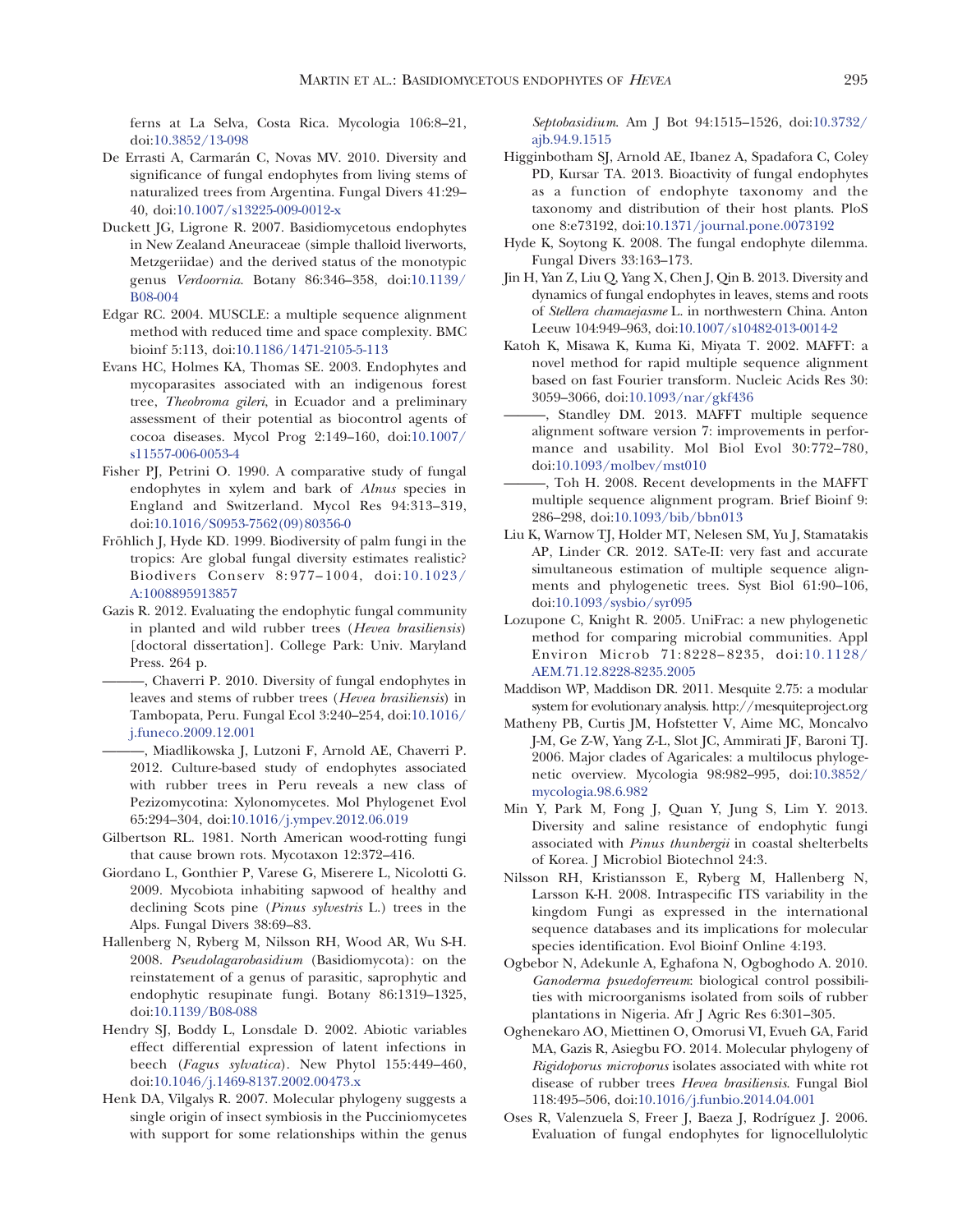enzyme production and wood biodegradation. Int Biodeter Biodegr 57:129–135[, doi:10.1016/j.ibiod.](http://dx.doi.org/10.1016%2Fj.ibiod.2006.01.002) [2006.01.002](http://dx.doi.org/10.1016%2Fj.ibiod.2006.01.002)

—, ———, ———, Sanfuentes E, Rodriguez J. 2008. Fungal endophytes in xylem of healthy Chilean trees and their possible role in early wood decay. Fungal Divers 33:77–86.

- Parfitt D, Hunt J, Dockrell D, Rogers HJ, Boddy L. 2010. Do all trees carry the seeds of their own destruction? PCR reveals numerous wood decay fungi latently present in sapwood of a wide range of angiosperm trees. Fungal Ecol 3:338–34[6, doi:10.1016/j.funeco.2010.02.001](http://dx.doi.org/10.1016%2Fj.funeco.2010.02.001)
- Peršoh D. 2013. Factors shaping community structure of endophytic fungi—evidence from the Pinus-Viscum system. Fungal Divers 60:55–6[9, doi:10.1007/s13225-013-0225-x](http://dx.doi.org/10.1007%2Fs13225-013-0225-x)
- Petrini O, Fisher P. 1988. A comparative study of fungal endophytes in xylem and whole stem of Pinus sylvestris and Fagus sylvatica. T Br Mycol Soc 91:233–238[,](http://dx.doi.org/10.1016%2FS0007-1536%2888%2980210-9) [doi:10.1016/S0007-1536\(88\)80210-9](http://dx.doi.org/10.1016%2FS0007-1536%2888%2980210-9)

 $-$ ,  $-$ ——, 1990. Occurrence of fungal endophytes in twigs of Salix fragilis and Quercus robur. Mycol Res 94: 1077–1080[, doi:10.1016/S0953-7562\(09\)81336-1](http://dx.doi.org/10.1016%2FS0953-7562%2809%2981336-1)

- Pinruan U, Rungjindamai N, Choeyklin R, Lumyong S, Hyde KD, Jones EG. 2010. Occurrence and diversity of basidiomycetous endophytes from the oil palm, Elaeis guineensis in Thailand. Fungal Divers 41:71–88[,](http://dx.doi.org/10.1007%2Fs13225-010-0029-1) [doi:10.1007/s13225-010-0029-1](http://dx.doi.org/10.1007%2Fs13225-010-0029-1)
- Porras-Alfaro A, Bayman P. 2011. Hidden fungi, emergent properties: endophytes and microbiomes. Phytopathology 49:291[, doi:10.1146/annurev-phyto-080508-081831](http://dx.doi.org/10.1146%2Fannurev-phyto-080508-081831)
- Price MN, Dehal PS, Arkin AP. 2010. FastTree 2 approximately maximum-likelihood trees for large alignments. PloS one 5:e9490[, doi:10.1371/journal.](http://dx.doi.org/10.1371%2Fjournal.pone.0009490) [pone.0009490](http://dx.doi.org/10.1371%2Fjournal.pone.0009490)
- Promputtha I, Hyde KD, McKenzie EH, Peberdy JF, Lumyong S. 2010. Can leaf-degrading enzymes provide evidence that endophytic fungi becoming saprobes? Fungal Divers 41:89–9[9, doi:10.1007/s13225-010-0024-6](http://dx.doi.org/10.1007%2Fs13225-010-0024-6)
	- ———, Lumyong S, Dhanasekaran V, McKenzie EHC, Hyde KD, Jeewon R. 2007. A phylogenetic evaluation of whether endophytes become saprotrophs at host senescence. Microb Ecol 53:579–590[, doi:10.1007/](http://dx.doi.org/10.1007%2Fs00248-006-9117-x) [s00248-006-9117-x](http://dx.doi.org/10.1007%2Fs00248-006-9117-x)
- Rodriguez R, White J Jr, Arnold A, Redman R. 2009. Fungal endophytes: diversity and functional roles. New Phytol 182:314–330[, doi:10.1111/j.1469-8137.2009.02773.x](http://dx.doi.org/10.1111%2Fj.1469-8137.2009.02773.x)
- Rubini MR, Silva-Ribeiro RT, Pomella AWV, Maki CS, Arau´jo WL, Dos Santos DR, Azevedo JL. 2005. Diversity of endophytic fungal community of cacao (Theobroma cacao L.) and biological control of Crinipellis perniciosa, causal agent of witches' broom disease. Int J Biol Sci 1: 24–33[, doi:10.7150/ijbs.1.24](http://dx.doi.org/10.7150%2Fijbs.1.24)
- Rungjindamai N, Pinruan U, Choeyklin R, Hattori T, Jones E. 2008. Molecular characterization of basidiomycetous endophytes isolated from leaves, rachis and petioles of the oil palm, Elaeis guineensis. Thailand. Fungal Divers 33:139–161.
- Ryvarden L. 1991. Genera of polypores: nomenclature and taxonomy 5. Port Jervis, New York: Lubrecht & Cramer Ltd. 363 p.
- Sakayaroj J, Preedanon S, Supaphon O, Jones EG, Phongpaichit S. 2010. Phylogenetic diversity of endophyte assemblages associated with the tropical seagrass Enhalus acoroides in Thailand. Fungal Divers 42:27 Lubrecht & Cramer 45.
- Samuels GJ, Suarez C, Solis K, Holmes KA, Thomas SE, Ismaiel A, Evans HC. 2006. Trichoderma theobromicola and T. paucisporum: two new species isolated from cacao in South America. Mycol Res 110:381–392[,](http://dx.doi.org/10.1016%2Fj.mycres.2006.01.009) [doi:10.1016/j.mycres.2006.01.009](http://dx.doi.org/10.1016%2Fj.mycres.2006.01.009)
- Sánchez Márquez S, Bills GF, Zabalgogeazcoa I. 2008. Diversity and structure of the fungal endophytic assemblages from two sympatric coastal grasses. Fungal Divers 33:87–100.
- Santamaría J, Bayman P. 2005. Fungal epiphytes and endophytes of coffee leaves (Coffea arabica). Microbial Ecol 50:1–8[, doi:10.1007/s00248-004-0002-1](http://dx.doi.org/10.1007%2Fs00248-004-0002-1)
- Saunders M, Glenn AE, Kohn LM. 2010. Exploring the evolutionary ecology of fungal endophytes in agricultural systems: using functional traits to reveal mechanisms in community processes. Evol Appl 3:525–537[,](http://dx.doi.org/10.1111%2Fj.1752-4571.2010.00141.x) [doi:10.1111/j.1752-4571.2010.00141.x](http://dx.doi.org/10.1111%2Fj.1752-4571.2010.00141.x)
- Schloss PD, Westcott SL, Ryabin T, Hall JR, Hartmann M, Hollister EB, Lesniewski RA, Oakley BB, Parks DH, Robinson CJ. 2009. Introducing Mothur: open-source, platform-independent, community-supported software for describing and comparing microbial communities. Appl Environ Microb 75:7537–7541[, doi:10.1128/](http://dx.doi.org/10.1128%2FAEM.01541-09) [AEM.01541-09](http://dx.doi.org/10.1128%2FAEM.01541-09)
- Shefferson RP, Cowden CC, Mccormick MK, Yukawa T, Oguratsujita YUKI, Hashimoto T. 2010. Evolution of host breadth in broad interactions: mycorrhizal specificity in east Asian and North American rattlesnake plantains (Goodyera spp.) and their fungal hosts. Mol Ecol 19:3008– 301[7, doi:10.1111/j.1365-294X.2010.04693.x](http://dx.doi.org/10.1111%2Fj.1365-294X.2010.04693.x)
- Sieber TN. 2007. Endophytic fungi in forest trees: are they mutualists? Fungal Biol Rev 21:75–8[9, doi:10.1016/](http://dx.doi.org/10.1016%2Fj.fbr.2007.05.004) [j.fbr.2007.05.004](http://dx.doi.org/10.1016%2Fj.fbr.2007.05.004)
- Silvestro D, Michalak I. 2012. raxmlGUI: a graphical frontend for RAxML. Org Divers Evol 12:335–337[,](http://dx.doi.org/10.1007%2Fs13127-011-0056-0) [doi:10.1007/s13127-011-0056-0](http://dx.doi.org/10.1007%2Fs13127-011-0056-0)
- Sim J-H, Khoo C-H, Lee L-H, Cheah Y-K. 2010. Molecular diversity of fungal endophytes isolated from Garcinia mangostana and Garcinia parvifolia. J Microbiol Biotechnol 20:651–658[, doi:10.4014/jmb.0909.09030](http://dx.doi.org/10.4014%2Fjmb.0909.09030)
- Slippers B, Wingfield MJ. 2007. Botryosphaeriaceae as endophytes and latent pathogens of woody plants: diversity, ecology and impact. Fungal Biol Rev 21:90– 106[, doi:10.1016/j.fbr.2007.06.002](http://dx.doi.org/10.1016%2Fj.fbr.2007.06.002)
- Tello SA, Silva-Flores P, Agerer R, Halbwachs H, Beck A, Peršoh D. 2013. Hygrocybe virginea is a systemic endophyte of Plantago lanceolata. Mycol Prog 13:471– 475[, doi:10.1007/s11557-013-0928-0](http://dx.doi.org/10.1007%2Fs11557-013-0928-0)
- Thomas SE, Crozier J, Aime MC, Evans HC, Holmes KA. 2008. Molecular characterization of fungal endophytic morphospecies associated with the indigenous forest tree, Theobroma gileri, in Ecuador. Mycol Res 112:852– 860[, doi:10.1016/j.mycres.2008.01.008](http://dx.doi.org/10.1016%2Fj.mycres.2008.01.008)
- Unterseher M, Peršoh D, Schnittler M. 2013. Leaf-inhabiting endophytic fungi of European Beech (Fagus